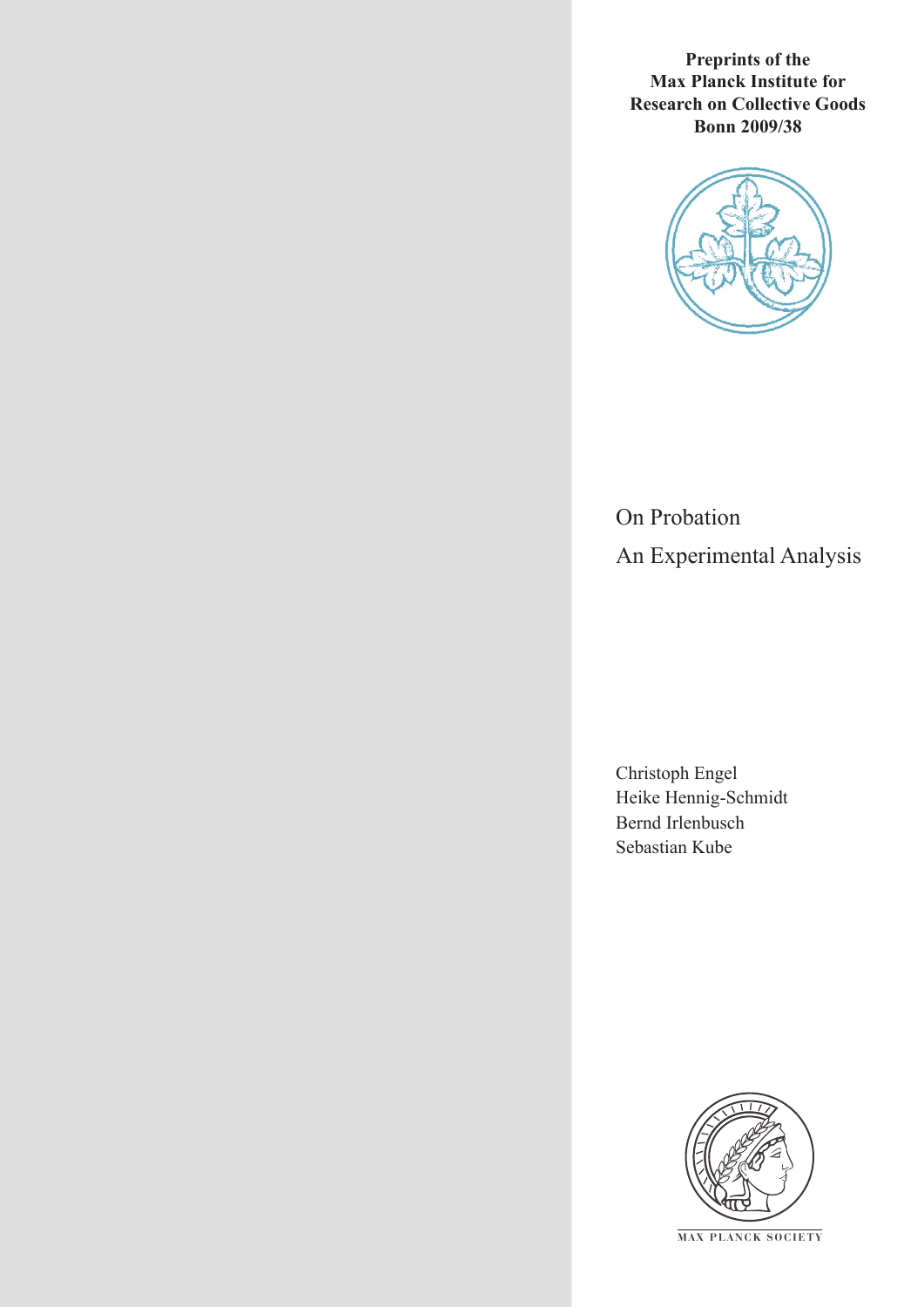

# **On Probation An Experimental Analysis**

Christoph Engel / Heike Hennig-Schmidt / Bernd Irlenbusch / Sebastian Kube

November 2009

Max Planck Institute for Research on Collective Goods, Kurt-Schumacher-Str. 10, D-53113 Bonn http://www.coll.mpg.de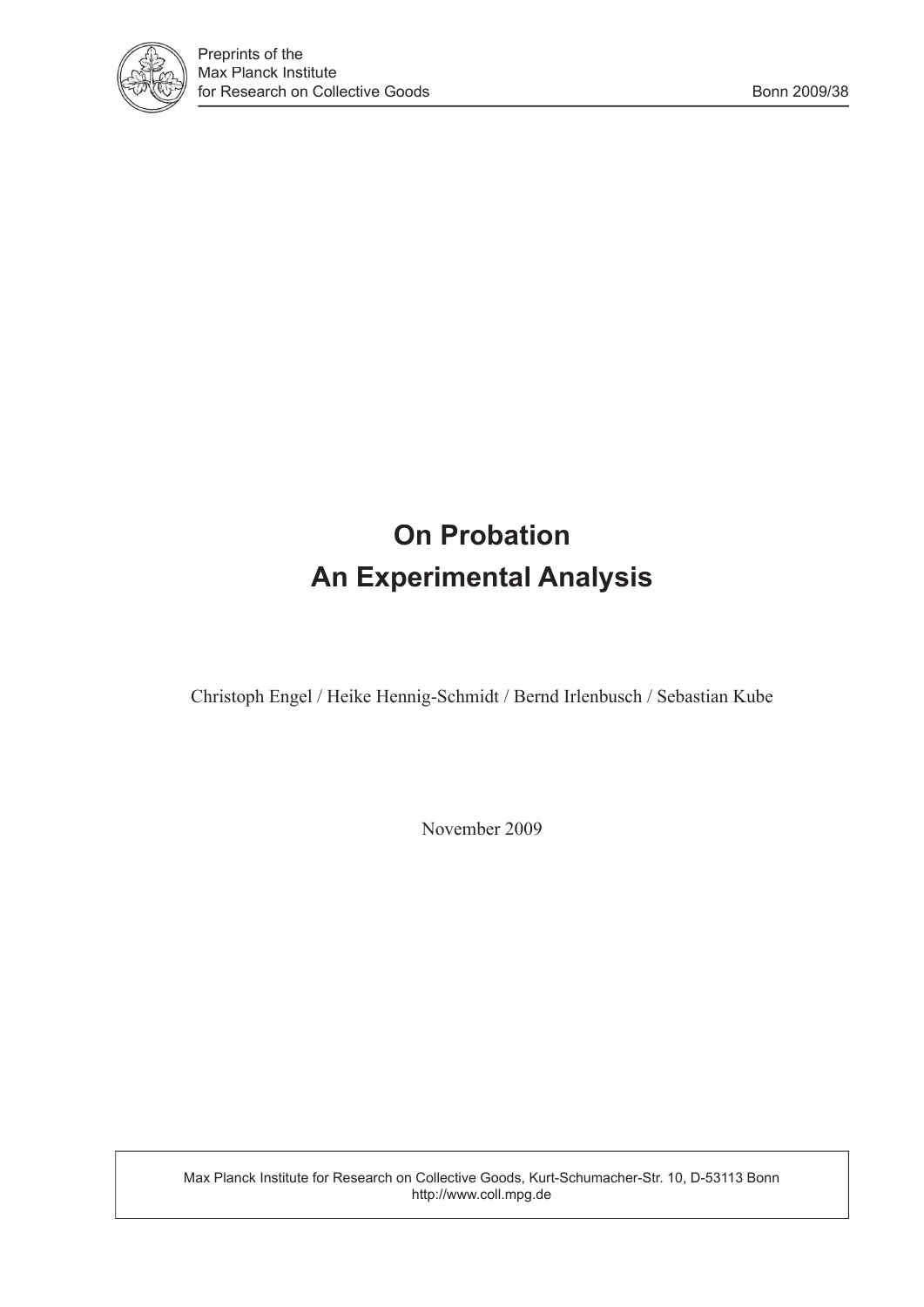# **On Probation An Experimental Analysis**

**Christoph Engel**\*  **Heike Hennig-Schmidt**†  **Bernd Irlenbusch**‡  **Sebastian Kube**§

November 20, 2009

### **Abstract**

Does probation pay a double dividend? Society saves the cost of incarceration, and convicts preserve their liberty. But does probation also reduce the risk of recidivism? In a meta-study we show that the field evidence is inconclusive. Moreover it struggles with an identification problem: those put on probation are less likely to recidivate in the first place. We therefore complement the field evidence by a lab experiment that isolates the definitional feature of probation: the first sanction is conditional on being sanctioned again during the probation period. We find that probationers contribute less to a joint project; punishment cost is higher; efficiency is lower; inequity is higher. While experimental subjects are on probation, they increase their contributions to a joint project. However, once the probation period expires, they reduce their contributions. While in the aggregate these two effects almost cancel out, critically those not punished themselves do trust the institution less if punishment does not become effective immediately.

**Keywords:** probation, recidivism, public goods, punishment, experimental economics

**JEL:** C91, D03, H41, K14, K42

 $\overline{a}$ 

Helpful comments by Detlef Axmann, Stefan Magen and Christian Traxler are gratefully acknowledged.

<sup>\*</sup> Corresponding author: Christoph Engel, Max Planck Institute for Research on Collective Goods, D 53113 Bonn, Kurt-Schumacher-Straße 10, engel@coll.mpg.de

<sup>†</sup> University of Bonn, Dept. of Economics<br>† London School of Economics and Max P<br>§ University of Bonn, Dept. of Economics London School of Economics and Max Planck Institute for Research on Collective Goods, Bonn

University of Bonn, Dept. of Economics and Max Planck Institute for Research on Collective Goods, Bonn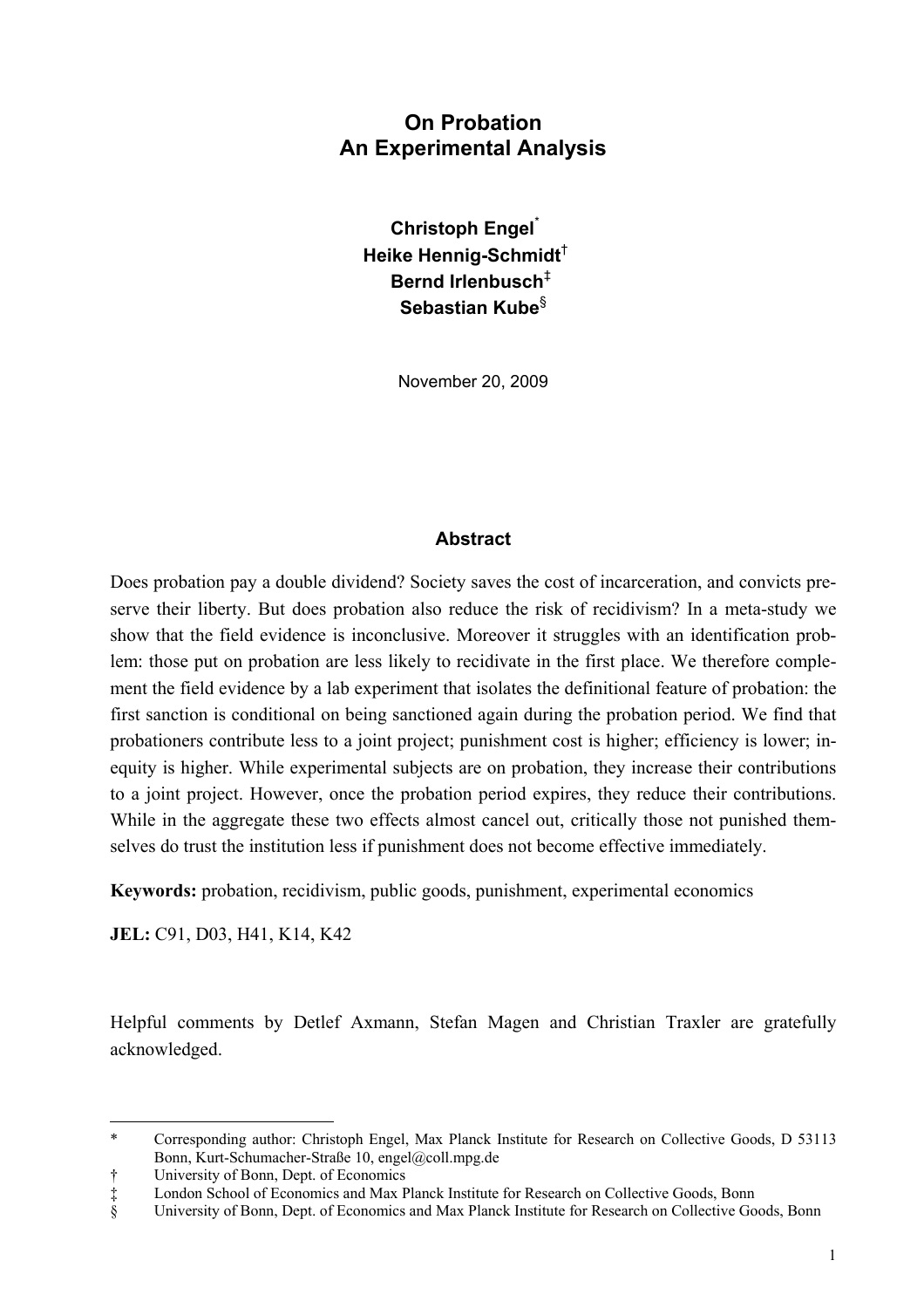"If an adolescent or an adult has committed a crime, and we set him free, the risk of recidivism is smaller than if we send him to prison."

(von Liszt 1905:339 [our translation]).

# **1. Introduction**

j

In criminal law practice, the choice between prison and probation is mainly driven by necessity. Prison space is scarce and costly. Despite public pressure to "get tough on crime", legislators are not willing to give more and more money for building and running prisons. Consequently, in the US the number of probationers is steadily on the rise. In 2006, 4,237,023 inhabitants, or 1.42 % of the population, were on probation.<sup>1</sup> This amounted to 58.75 % of persons under correctional supervision, while only 20.70 % of them were in prison (Glaze and Bonczar 2007:2). But what are the effects of probation on the behavior of convicts? Is probation only effective as long as convicts are under the threat of punishment becoming effective? Do they change their behavior once the probation period expires? These are the questions that we address in this paper, and we will do so by means of a laboratory experiment. To the best of our knowledge, we are the first to use this method for studying the behavioral effects of probation. We thereby contribute to the nascent experimental law and economics literature (characteristic contributions include Croson and Johnston 2000; Gneezy and Rustichini 2000; Dickson and Shepsle 2001; Druckman 2001; Arlen, Spitzer et al. 2002; Loewenstein and Moore 2004; McAdams and Nadler 2005; McKee, Santore et al. 2007). To that end, we build on a firmly established paradigm from experimental economics, namely the public goods game with a punishment option (Fehr and Gächter 2000; Falk and Fischbacher 2002; Fehr and Gächter 2002; Gächter, Renner et al. 2008; Herrmann, Thöni et al. 2008; Milinski and Rockenbach 2008; Nikiforakis and Normann 2008), which had a prelude in psychology (Yamagishi 1986) and in political science (Ostrom, Walker et al. 1992).

From a policy perspective, the primary question ought to be whether probation is effective in curbing future crime. If Franz von Liszt, the founding father of German criminology, had it right, there would be a double dividend. Probation not only saves public money and respects private freedom, it even does a better job in taming recidivism. In section 2 we summarize those 14 studies that compare recidivism in prisoners and in probationers directly. Chi square tests show that there is a significant difference in all but four studies. Yet in different studies this difference points in opposite directions. Thus, so far the literature appears to be inconclusive. On the basis of the existing field evidence we conduct a meta study. Irrespective of methodology, we establish a significant positive overall effect of probation: those who have been put on probation are less likely to recidivate than those incarcerated.

However, for two reasons, one should not put too much trust in this result. First, if one properly takes the heterogeneity of the evidence into account, the overall effect might as well be the other way round. More importantly even, all these studies work with field data. A problem when draw-

<sup>1</sup> Source for population data http://www.census.gov/popest/states/tables/NST-EST2006-01.xls.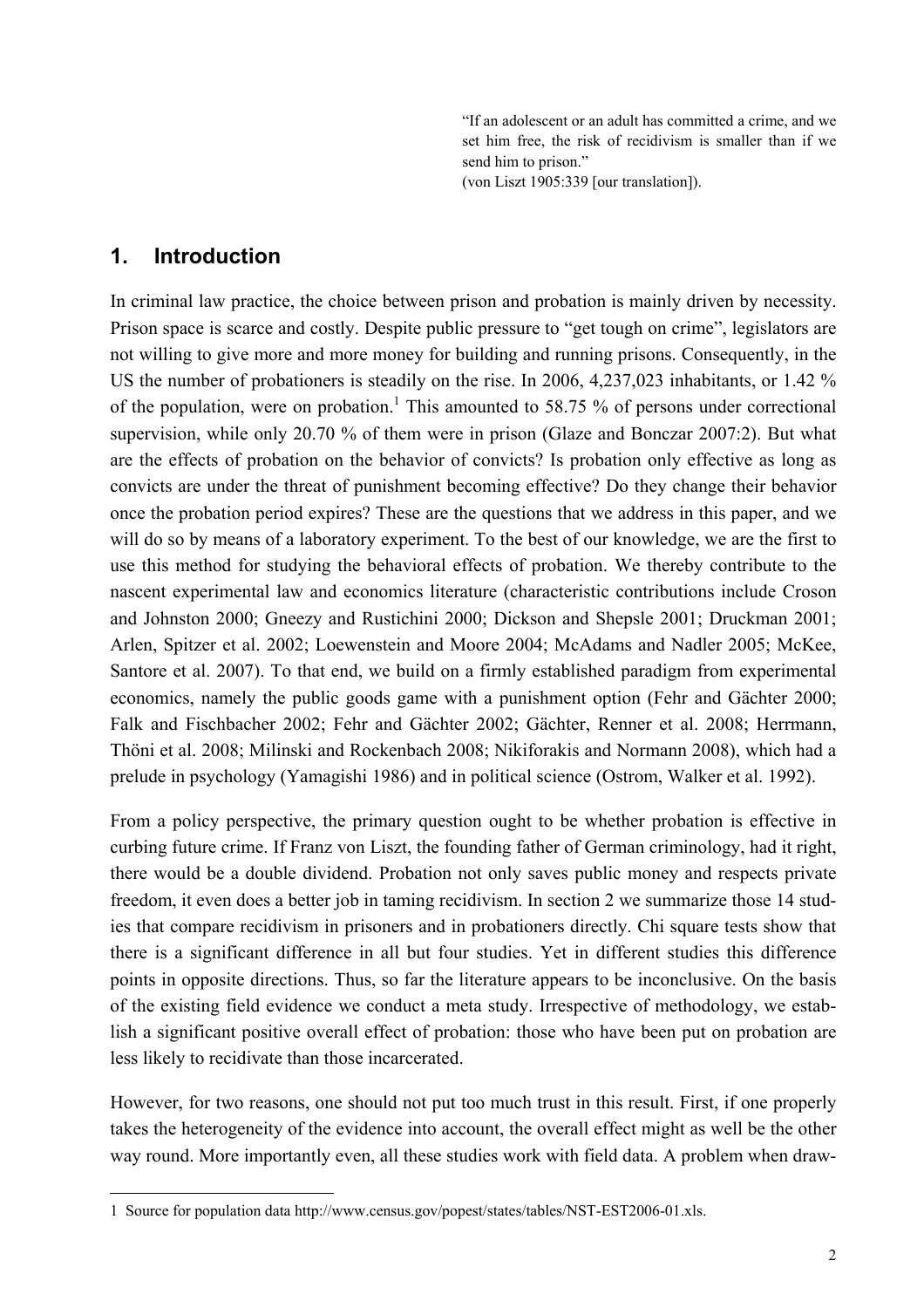ing conclusions from field data is that, in criminal law practice, those who are considered less likely to recidivate are more likely to be granted probation. The existing studies from the field adopt different strategies to tackle this identification problem. From a policy perspective, it is troubling news that the most sophisticated, and the most recent, study comes to the opposite conclusion. Exploiting a discontinuity that, arguably, is unrelated with the decision to grant probation, it shows that prisoners, not probationers are less likely to recidivate (Hjalmarsson 2008).

The only way to establish full control over identification is a randomized experiment. Yet for ethical reasons (Wilkins 1957:201), and for the sake of potential victims, it is problematic to do this randomization in the field with real-life convicts.<sup>2</sup> However, it can be done in the "wind tunnel" of a *laboratory* experiment – which is the approach we adopt in this paper. We build upon a literature that has developed in experimental economics. Student subjects are exposed to "punishment" in a repeated public goods game (Fehr and Gächter 2000; Fehr and Gächter 2002). The public goods game is a stylized model of a community in which each person's well-being depends on own and other persons' contributions. Individually, each member is best off if she freerides on other members' efforts for the common good. However, jointly everyone is best off if all contribute fully.<sup>3</sup> What is usually observed is that cooperation unravels over time if this game is repeated, and that the community ends up in a situation that is much worse than if all had contributed right from the beginning.

This makes it particularly interesting to study the effect of sanctions. In this literature, sanctions are implemented the following way: each player is empowered to spend money with the effect that even more money is destroyed from the recipient's income (Fehr and Gächter 2002). We extend this procedure by introducing "probation": if a player is punished, she will not be sanctioned immediately. The punishee loses money only if she is punished again during the following three periods.

We do not claim that this is a direct, or even a complete test of all the many factors that contribute to recidivism in the field. In the real world much more is at stake for a probationer than just losing money. While she is on probation, a person is under the threat of a prison sentence. She has to respond to her probation officer, she is listed in the crime register, and she is often exposed to minor immediate sanctions. Hopefully, probation supervision helps better align the convict's character with social expectations. In the field, recidivism is defined as a second conviction within the following years, while we retest our participants within the following minutes. In the field, a crime record is kept, which makes it less likely that one is repeatedly on probation. Skeptics compile such lists of contextual factors to raise doubts about generalisability, often also called external validity (a prominent voice is Levitt and List 2007). We agree that one should be cautious when deriving policy recommendations from experimental findings. Before taking action, policy makers would certainly want to check back with research from the field, and with those running the criminal system in practice. We do, however, believe in the complementary

-

<sup>2</sup> The only notable exception is a study by (Levin 1971). The California Youth Authority agreed to randomly place convicted juveniles with a comparable recidivism risk either in prison or on probation.

<sup>3</sup> The exact details of the game will be given in the next section.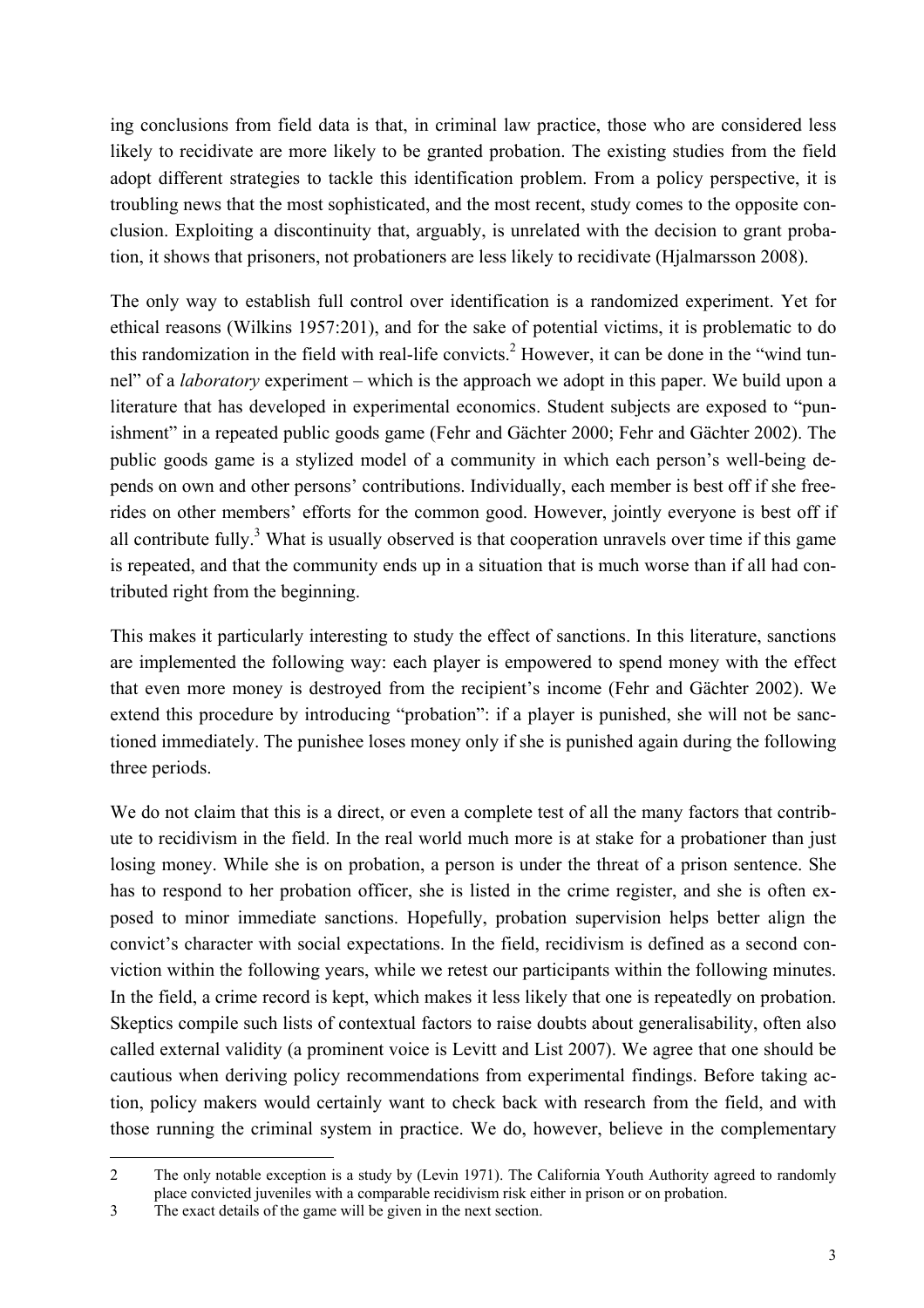value of the experimental method. In our case, such complementary evidence is particularly desirable, given the field evidence is inconclusive, wrestles with an identification problem, and suffers from measurement error.

The experimental method gives us full control over factors that are hard, if not impossible, to control in the field (cf. Falk and Heckman 2009). Our design is not plagued by measurement error. In the field, many acts that would qualify as recidivism never catch the attention of the police, and therefore do not trigger new sanctions. We can also rule out that recidivism is driven by pressure from a convict's peer group, like in Falk and Fischbacher (2002). We can rule out that our participants interpret a prespecified fine as a price, and feel justified to impose damage on others (Gneezy and Rustichini 2000). We need not be concerned that being in prison might train inmates to commit offenses that are even worse. Most importantly, we are able to exclusively vary what arguably is the key difference between prison and probation: that sanctions are unconditional if the convict is sent to prison, and conditional on a second sanction if she is granted probation. We do this by testing two variations. In the *Direct* treatment, only immediate sanctions are available. By contrast, in the *Probation* treatment, sanctions are always delayed until the recipient is punished a second time, and they never become effective if this person goes unpunished for the next three periods.

Given this research question, it was paramount to rule out potential contributing factors by design. In the field, criminal law is heavily value laden. Criminal sanctions do not only impinge on convicts' freedom and property. Society also ostensibly disapproves of the convict's conduct. This "moral component" of the sanction always becomes immediately effective, even if the convict is not immediately sent to prison. By contrast, we deliberately avoid the word punishment (and speak of "points subtracted"). Only the punishee learns that she has been sanctioned.

We introduce "probation" as a variation of a tried and tested tool of experimental economics, the public good game. That way, our results can be compared with the findings from a rich literature, and we may be sure that our results are not an artifact of the parameters chosen. This choice has further advantages. In the field, one only knows that someone recidivates if she is actually caught committing the crime, while positive effects on convicts' behavior are usually not observable and thus also not reported. Field data therefore suffers from a severe selection problem. In our setting, improvements and deterioration of contribution behavior are equally observable. In the field, recidivism is a binary variable: either a person is reconvicted, or reincarcerated for that matter, or not. In our experiment, behavior is measured continuously. That way we are not only in a position to see whether punishment matters at all. We can also show by how much behavior moves into the socially desirable direction, depending on whether a person is punished conditionally or unconditionally. The gradual nature of our dependent variable is particularly conducive to relating reactions of culprits separately to being set on probation, to actually having been sanctioned, and to the fact that the probation period has elapsed.

Finally, in the field, all one can observe is behavior of a former convict. Now, back to Jeremy Bentham, criminal policy has not only been concerned about recidivism. Punishment has also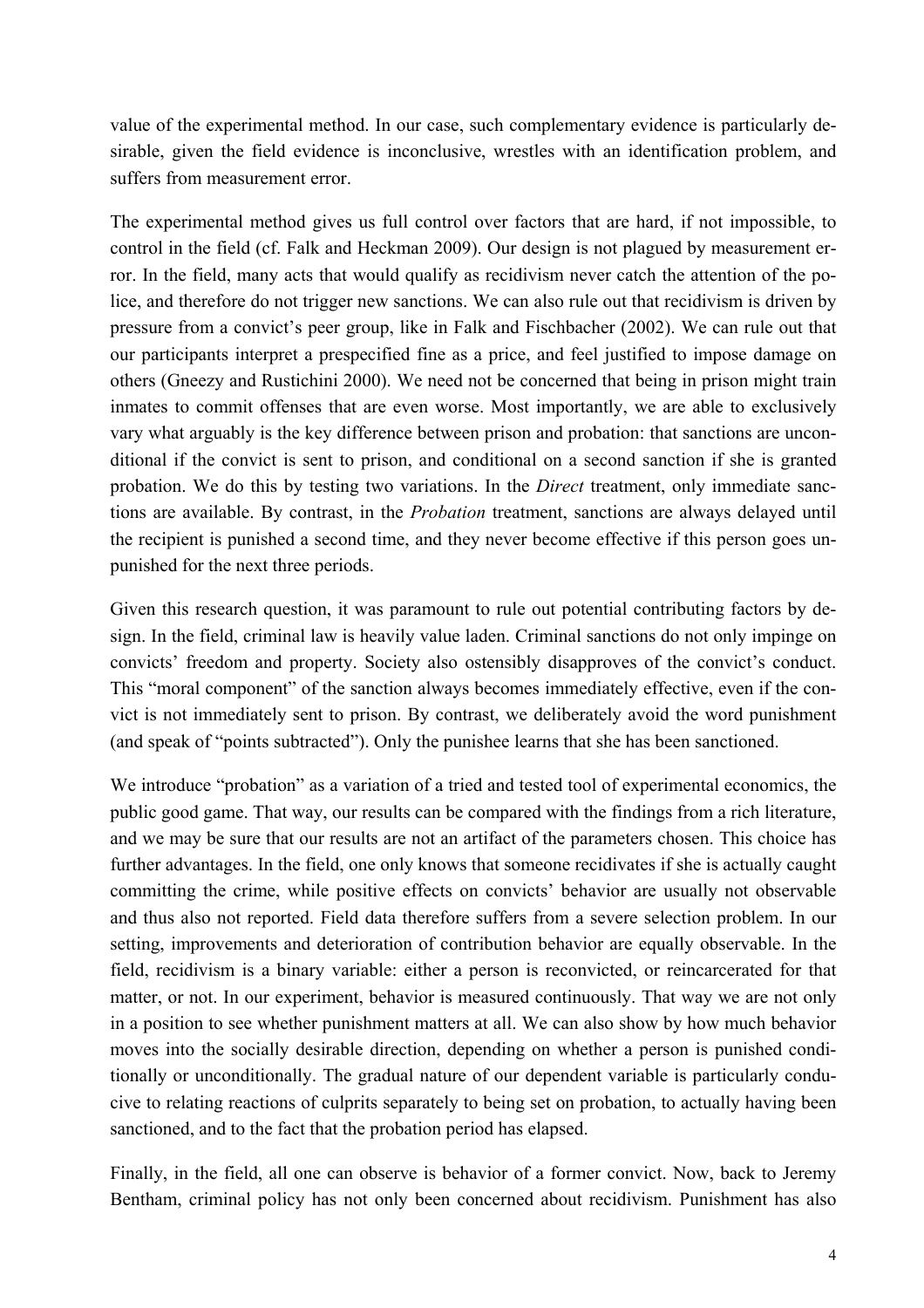been justified as a tool for deterrence. Others, who might be tempted to break the law themselves, should observe that misbehavior does not pay, and react by resisting the temptation (Bentham 1830). In our setting, we are able to compare the deterrence effect of punishment that becomes immediately effective with punishment on probation.

The bottom line of our findings is that making sanctions conditional does not necessarily pay a double dividend. The main reason is that we observe two effects, pointing into opposite directions. As long as sanctions are pending, our participants increase their cooperation level. This is the beneficial effect. However, once the threat is removed and participants have a clean slate again, a significant fraction of persons decide to reduce their contributions – which is the socially detrimental effect. In our setting, the social detriment is almost as strong as the social benefit. However, the deterrence effect on those who have not been punished themselves is significantly smaller.

The paper proceeds as follows. The next section presents the evidence from the meta-study. Section 3 deals with our experimental setup and design. We introduce our two treatments and discuss possible predictions. Results are presented in section 4. We will discuss the effects of the different institutions on contributions, efficiency, distribution and punishment behavior. Section 5 concludes with a brief discussion of policy implications.

# **2. Meta-Study**

Most of the empirical literature (for a review of reviews see Lipsey and Cullen 2007) investigates recidivism separately for prisoners (Langan and Levin 2002; Kohl, Hoover et al. 2008) and for probationers (the literature is reviewed by Whitehead 1991; Geerken and Hayes 1993; Morgan 1993; Minor, Wells et al. 2003:31f.; Stalans, Yarnold et al. 2004:254). Searching the National Archive of Criminal Justice Data, $4$  the Index of Legal Periodicals, $5$  and the Social Science Research Network,<sup>6</sup> with no time limit, and checking back with the bibliographies of the papers thus found,<sup>7</sup> we identified a total of 14 studies that directly compare recidivism of probationers and of prisoners (Wilkins 1957; Davis 1964; Babst and Mannering 1965; Beattie and Bridges 1970; Levin 1971; Hopkins 1976; Bartell and Winfree 1977; Menard and Covey 1983; Petersilia and Turner 1986; Glaser and Gordon 1988; Cohen, Eden et al. 1991; Copas and Marshall 1998; Jehle, Heinz et al. 2003; Hjalmarsson 2008). These papers differ widely in terms of coverage, methodology, sophistication and, most disturbingly, the direction and the size of the effect. Table 1 summarizes the precise definitions of the object of study, the period of investigation, the jurisdiction, the sample size, the length of the period of observation, and the results. As a descriptive measure, it uses the fraction of recidivists, in percent, of probationers and prisoners, respectively. This table also presents chi square tests, showing that the difference between re-

j 4 Keyword "probation", 67 hits.

<sup>5</sup> Keyword "probation", 318 hits.

<sup>6</sup> Keyword "probation", 119 hits.

<sup>7</sup> Plus adding the only pertinent study from our country of origin, (Jehle, Heinz et al. 2003).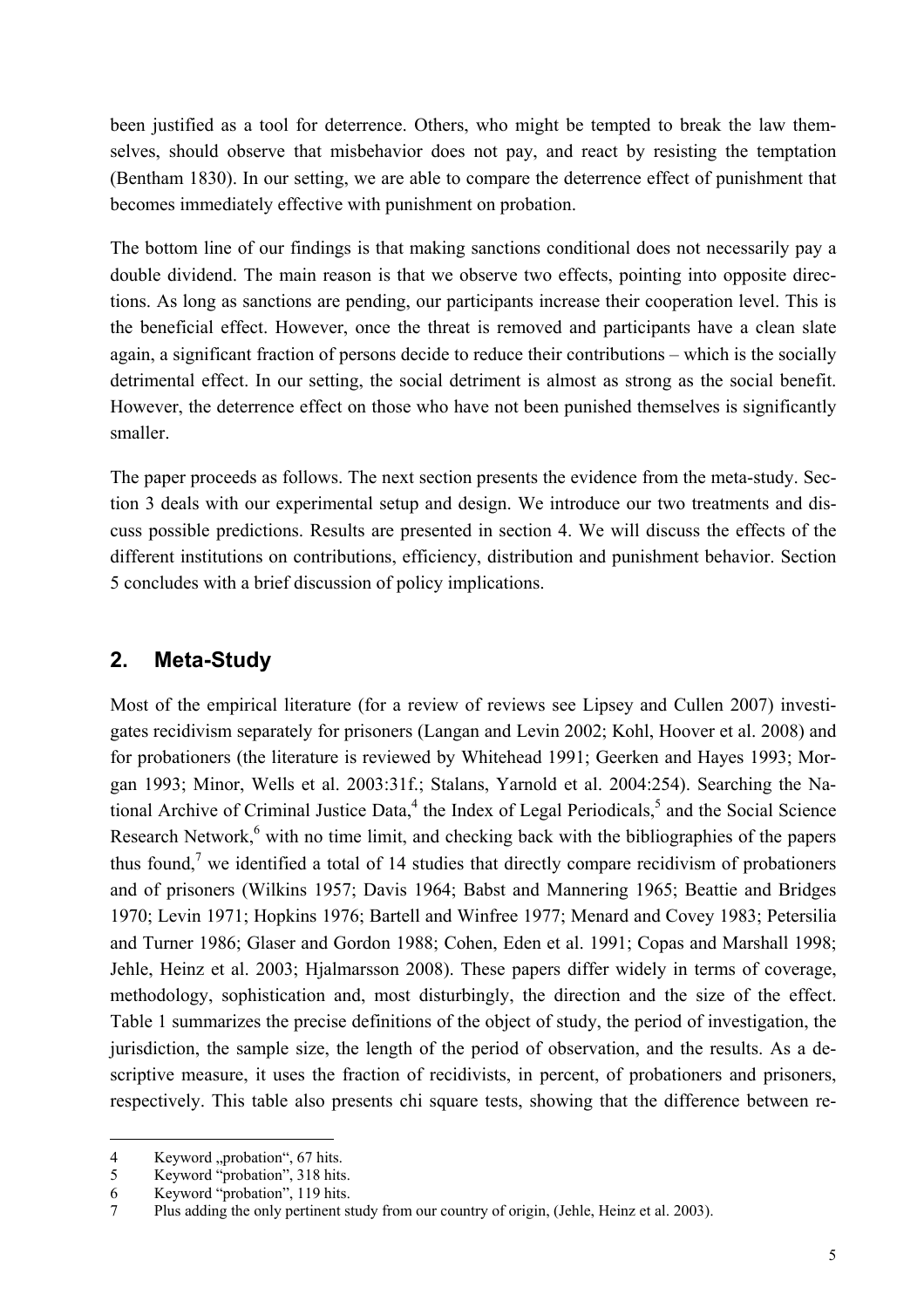cidivism of probationers and prisoners is significant in all but four studies. It finally lists the identification strategy, if any.

|                   |      |                                    |                     |           |                       |                              |                |                |        | $\chi^2$    |
|-------------------|------|------------------------------------|---------------------|-----------|-----------------------|------------------------------|----------------|----------------|--------|-------------|
| <b>Author</b>     | Year | <b>Dimension</b>                   | Identifica-<br>tion | Period    | <b>Jurisdiction</b>   | <b>Sample</b><br><b>Size</b> | Length         | <b>RecProb</b> | RecPri | p-<br>value |
|                   |      |                                    | quasi               |           |                       |                              |                |                |        |             |
| <b>Wilkins</b>    | 1957 |                                    | experiment          | 1952      | UK                    | 100                          | 3              | 40             | 44     | .685        |
| Davis             | 1964 |                                    |                     | 1956-1958 | California            | 9082                         | 4              | 34             | 40     | < .001      |
| Babst/Mannering   | 1965 | no prior conv                      |                     | 1954-1959 | Wisconsin             | 5274                         | 2              | 24             | 32     | < 0.01      |
| Babst/Mannering   | 1965 | one prior conv                     |                     | 1954-1959 | Wisconsin             | 1340                         | $\overline{2}$ | 41             | 43     | .457        |
| Babst/Mannering   | 1965 | >= two prior conv                  |                     | 1954-1959 | Wisconsin             | 866                          | 2              | 51             | 48     | .369        |
| Beattie/Bridges   | 1970 |                                    |                     | < 1970    | California            | 8534                         | 1              | 34             | 51     | < .001      |
| Levin             | 1971 | 15 months                          | experiment          |           | California            | 802                          | 1              | 27             | 52     | < .001      |
| Levin             | 1971 | 24 months                          | experiment<br>quasi |           | California            | 802                          | $\overline{2}$ | 37             | 60     | < .001      |
| Hopkins           | 1976 |                                    | experiment          | 1961-1964 | Connecticut           | 86                           | 5              | 32             | 72     | .009        |
| Bartell/Winfree   | 1977 |                                    |                     | 1971      | Albuquerque           | 79                           | 4              | n.a.           | n.a.   |             |
| Menard/Covey      | 1983 |                                    | matching            | 1979-1980 | Colorado              | 138                          | 2              | 25             | 76     | < .001      |
| Petersilia/Turner | 1986 | rearrest                           | matching            | 1980      | California            | 1022                         | $\overline{2}$ | 63             | 72     | .002        |
| Petersilia/Turner | 1986 | reconvict                          | matching            | 1980      | California            | 1022                         | $\overline{2}$ | 37             | 53     | < .001      |
| Petersilia/Turner | 1986 | incarcerated<br>all later criminal | matching            | 1980      | California            | 1022                         | $\overline{2}$ | 30             | 46     | < .001      |
| Glaser/Gordon     | 1988 | interventions                      |                     | 1984      | Los Angeles           | 200                          | $\overline{2}$ | 50             | 33     | < .001      |
| Cohen/Eden        | 1991 |                                    | matching            | 1978-1979 | Israel                | 202                          | 5              | 44             | 60     | .026        |
| Copas/Marshall    | 1998 | 1987 data                          |                     | 1987      | <b>UK</b>             | 6000                         | 2              | 56             | 54     | .019        |
| Copas/Marshall    | 1998 | 1990 data                          |                     | 1990      | <b>UK</b>             | 2000                         | $\overline{2}$ | 55             | 53     | .370        |
| Jehle/Heinz       | 2003 |                                    |                     | 1994      | Germany<br>Washington | 105011                       | 4              | 44             | 56     | < .001      |
| Hialmarsson       | 2008 |                                    | instrument          | 1981-1998 | <b>State</b>          | 20542                        | $\overline{2}$ | 27             | 19     | < .001      |

#### **Table 1**  Meta Study, Descriptives

To synthesize the evidence, Table 2 uses two alternative methodologies; eventually methodology turns out to make little difference. To make findings comparable, we first calculate the odds ratio. We thus calculate

$$
odds ratio = \frac{\text{\# }probation and recidivist}{\text{\# }probation and no recidivist}
$$
\n
$$
\frac{\text{\# }probation and recidivist}{\text{\# }prison and recidivist}
$$

If the odds ratio is 1, in the respective study probationers are as likely to recidivate as are prisoners. If the odds ratio is below 1, probationers are less likely to recidivate than prisoners. If the odds ratio is above 1, probationers are more likely to recidivate than prisoners. In this dataset, the odds ratio ranges from a very low value of 0.103 (Menard and Covey 1983) to a very high value of 2.030 (Glaser and Gordon 1988).<sup>8</sup> For probationers, recidivism probability, within the respec-

j 8 Two studies do not report the data such that the odds ratio can be calculated this way. One study reports regression coefficients for recidivism probabilities plus the grand mean, so that the odds ratio can be safely reconstructed (Menard and Covey 1983). The other (methodological) outlier is more difficult to integrate. This paper uses time series analysis, and reports the hazard rate for the reconviction of prisoners, compared to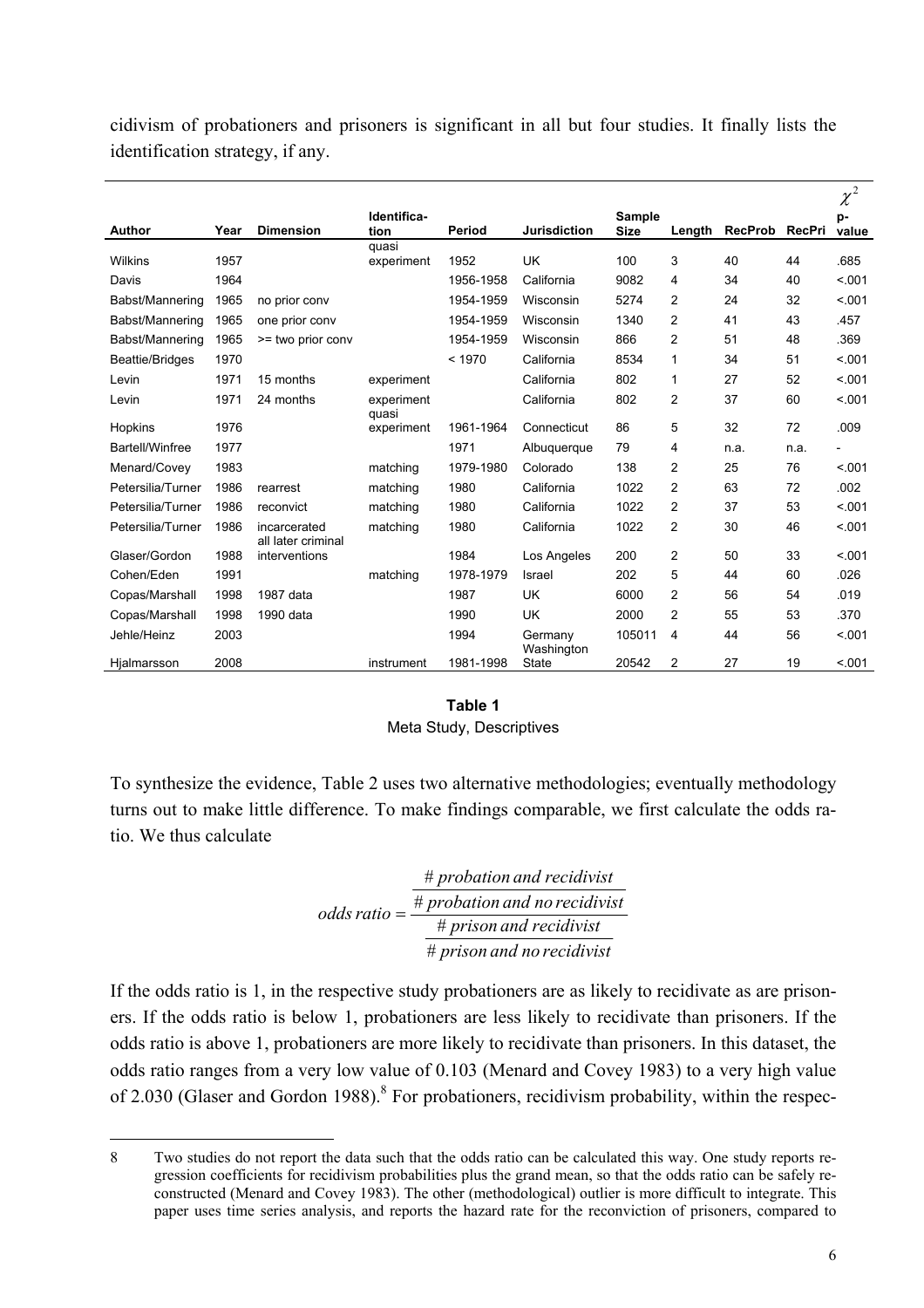tive period of observation, ranges from 25 % (Menard and Covey 1983) to 63 % (Petersilia and Turner 1986: if one uses the most encompassing definition of recidivism, namely rearrest). For prisoners, in the comparable time period the recidivism risk ranges from 19 % (Hjalmarsson 2008) to 76 % (Menard and Covey 1983). Across studies, the number of observations differs widely, ranging from as little as 79 observations (Bartell and Winfree 1977) to as many as 105,011 observations (Jehle, Heinz et al. 2003). In our first meta-analytic approach, using the procedure introduced by Mantel and Haenszel (1958), we weight these results by the number of observations,  $9$  to get an overall odds ratio of 0.671. We reject the null hypothesis that the odds ratio is 1, i.e. that there is no difference in terms of recidivism between prisoners and probationers, at  $z = 31.37$ ,  $p < 0.001$ . However, heterogeneity is pronounced, chi square = 421.07, p  $\leq 0.0001^{10}$  95.7 % of the variance can be attributed to this heterogeneity.<sup>11</sup>

| Author + Study                                 | <b>Dimension</b>                   | odds ratio | N obs<br>weight | risk<br>difference | variance<br>weight |
|------------------------------------------------|------------------------------------|------------|-----------------|--------------------|--------------------|
| <b>Wilkins</b>                                 |                                    | 0.848      | .09             | $-0.040$           | 4.04               |
| Davis                                          |                                    | 0.759      | 7.16            | $-0.065$           | 8.88               |
| Babst/Mannering a                              | no prior conv                      | 0.676      | 2.82            | $-0.080$           | 8.73               |
| Babst/Mannering b                              | one prior conv                     | 0.918      | 1.05            |                    |                    |
| Babst/Mannering c                              | >= two prior conv                  | 1.132      | .65             |                    |                    |
| Beattie/Bridges                                |                                    | 0.491      | 8.99            | $-0.172$           | 8.88               |
| Levin a                                        | 15 months                          | 0.358      | .95             | $-0.240$           | 7.83               |
| Levin b                                        | 24 months                          | 0.392      | .96             |                    |                    |
| Hopkins                                        |                                    | 0.176      | .06             | $-0.407$           | 2.47               |
| Menard/Covey                                   |                                    | 0.103      | .19             | $-0.515$           | 4.75               |
| Petersilia/Turner a                            | Rearrest                           | 0.662      | .90             |                    |                    |
| Petersilia/Turner b                            | Reconvict                          | 0.542      | 1.11            | $-0.151$           | 8.04               |
| Petersilia/Turner c                            | Incarcerated<br>all later criminal | 0.505      | 1.09            |                    |                    |
| Glaser/Gordon                                  | interventions                      | 2.030      | .11             | .170               | 5.65               |
| Cohen/Eden                                     |                                    | 0.531      | .22             | $-0.157$           | 5.60               |
| Copas/Marshall a                               | 1987 data                          | 1.129      | 4.59            | 0.030              | 8.82               |
| Copas/Marshall b                               | 1990 data                          | 1.084      | 1.57            | 0.020              | 8.48               |
| Jehle/Heinz                                    |                                    | 0.624      | 65.49           | $-0.117$           | 8.99               |
| Hjalmarsson                                    |                                    | 1.576      | 1.98            | 0.080              | 8.84               |
| Mantel-Haenszel pooled OR<br>DerSimonian Laird |                                    | 0.672      |                 |                    |                    |
| pooled RD                                      |                                    |            |                 | $-.093$            |                    |

#### **Table 2**

j

Meta Study: Analysis

probationers. It finds that, after statistical controls, the recidivism risk of a prisoner is about two thirds of the recidivism risk of a probationer (Hjalmarsson 2008). For our purposes, we use the raw data.

- 9 Specifically, following Mantel and Haenszel (1958), the weight is given by  $b_i c_i / N_i$ , where  $b_i$  is the number of convicts put on probation who did not recidivate, and  $c_i$  is the number of convicts put in prison who did redivate, while  $N_i$  is the total of observations, per study  $i$ .
- 10 Cochrane's Q is computed by summing up the squared deviations of each study's estimate from the overall meta-analytic estimate, weighting each study the same way as for the meta study. P values are obtained by comparing the resulting statistic with a chi square distribution with k-1 degrees of freedom, where k is the number of studies (Higgins, Thompson et al. 2003).

11 To get this number,  $I^2 = (100*(Q-k))/Q$  is calculated (Higgins, Thompson et al. 2003).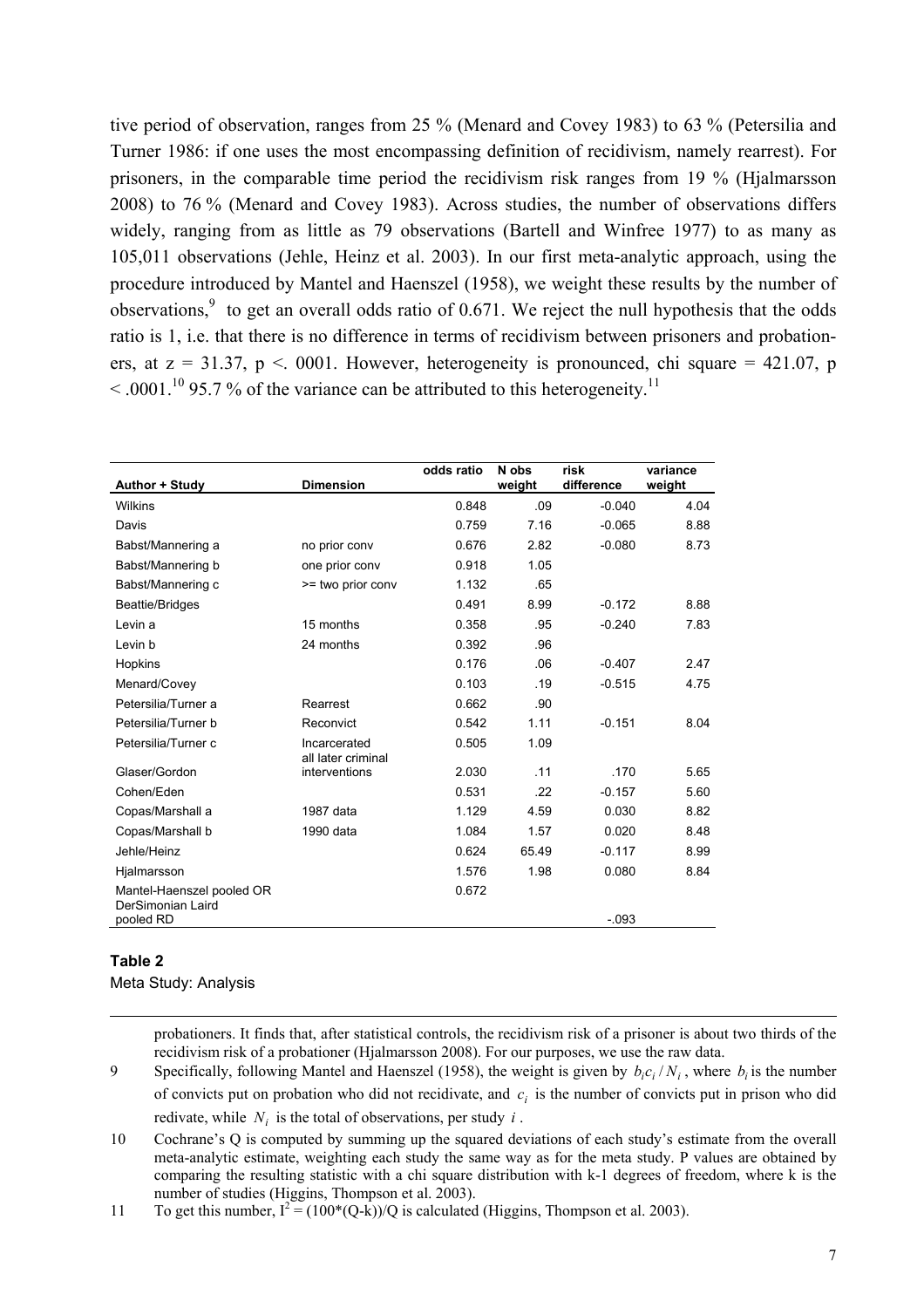While odds ratios are an intuitive measure for categorical data, most meta studies prefer to pool risk differences. In our case, this means that we calculate, for each study, the difference between the probabilities of recidivism of probationers versus prisoners. In this second estimation, we only include one finding from those studies that partly or fully reestimate the same evidence more than once. Using the random effects methodology, and weighting studies by their estimated variance<sup>12</sup>, as proposed by DerSimonian and Laird (1986), we again establish a significant advantage of probation over prison. If recidivism was equally likely upon both interventions, the risk difference would be 0. We reject this null hypothesis at  $z = 3.50$ ,  $p < .0001$ . Again, heterogeneity is pronounced, chi square = 493.79,  $p < .0001$ , which implies that even 97.4 % of the variance is due to heterogeneity. With the random effects methodology, we are also in a position to calculate a confidence interval for a predicted future test.<sup>13</sup> The 95 % confidence interval runs from -.40 to .21. It thus largely exceeds 0, so that we cannot even be sure whether we should expect probation to be more or less effective in curbing recidivism, let alone about the size of the comparative advantage or disadvantage. The forest plot of Figure 1 visualizes the findings from this meta-analytic approach. Note that, for this second way of analyzing the data, we have to assume that the individual studies are random draws from a normal distribution, while the Mantel-Haenszel approach can be interpreted as a fixed effects model, (which is more conservative).

j

<sup>12</sup> The sampling variance s<sup>2</sup> of each study is calculated according to  $w_i = \frac{1}{s_i^2 + \tau^2}$  $i = -\frac{s}{s}$  $w_i = \frac{1}{\sqrt{2}}$ . In this, the variance per

individual study <sup>*i*</sup> is given by  $s_i^2 = r_{Ti}(1 - r_{Ti})/n_{Ti} + r_{Ci}(1 - r_{Ci})/n_{Ci}$ , where r is the proportion of convicts recidivating under treatment T (for probation) and control C (for prison) (DerSimonian and Laird 1986). The overall variance within the entire meta study is calculated according to  $\tau^2 = \max\{[Q - (k-1)]/[\sum_{i} w_i - (\sum_{i} (w_i^2)/\sum_{i} w_i)],0\}$ 

<sup>13</sup> This interval is calculated as  $mean \pm t_{df} * \sqrt{(s^2 + \tau^2)}$  where *t* is the t-statistic with  $k - 2$  degrees of freedom,  $s^2$  is the squared standard error, and  $\tau^2$  is the between-studies variance, for background see (Higgins and Thompson 2001).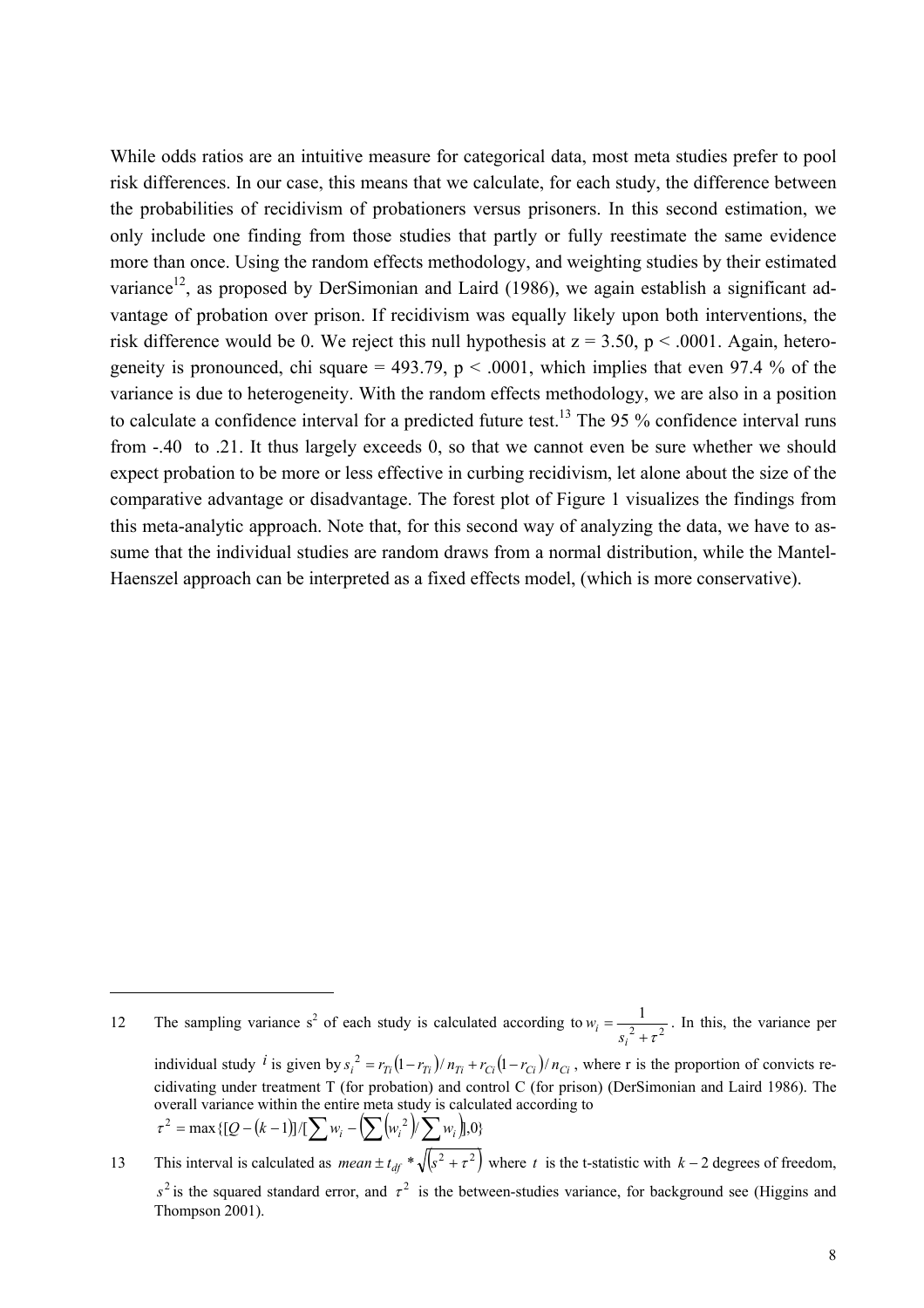

# **Figure 1**

Meta Study, Forest Plot

Given the extreme heterogeneity of field data, and given the vexing identification problem, we believe in the complementary value of the experimental method. As will become clear when presenting the design and the results, the inherent limitation of the experimental method is its major strength. It abstracts from the obviously much richer context, to test the key difference between prison and probation: if a convict is put on probation, effective punishment is conditional on a second sanction. We show that conditional punishment is indeed less effective in realigning behavior with social expectations than unconditional punishment.

# **3. Experimental Method**

**SETUP:** In February 2009, 96 students were randomly recruited from the *B*onn*E*con*L*ab's pool of about 3,500 subjects (from all kinds of majors) and participated in one of the two different treatments described below. We have 12 independent observations per treatment. After subjects arrived in the lab, they were randomly and anonymously allocated into matching groups. Subjects then received a written copy of the instructions. Additionally, in order to create common information about the instructions, we read them out aloud to our subjects. The instructions were written in neutral language, avoiding words like "punishment", "sanctions", "prison", or "probation"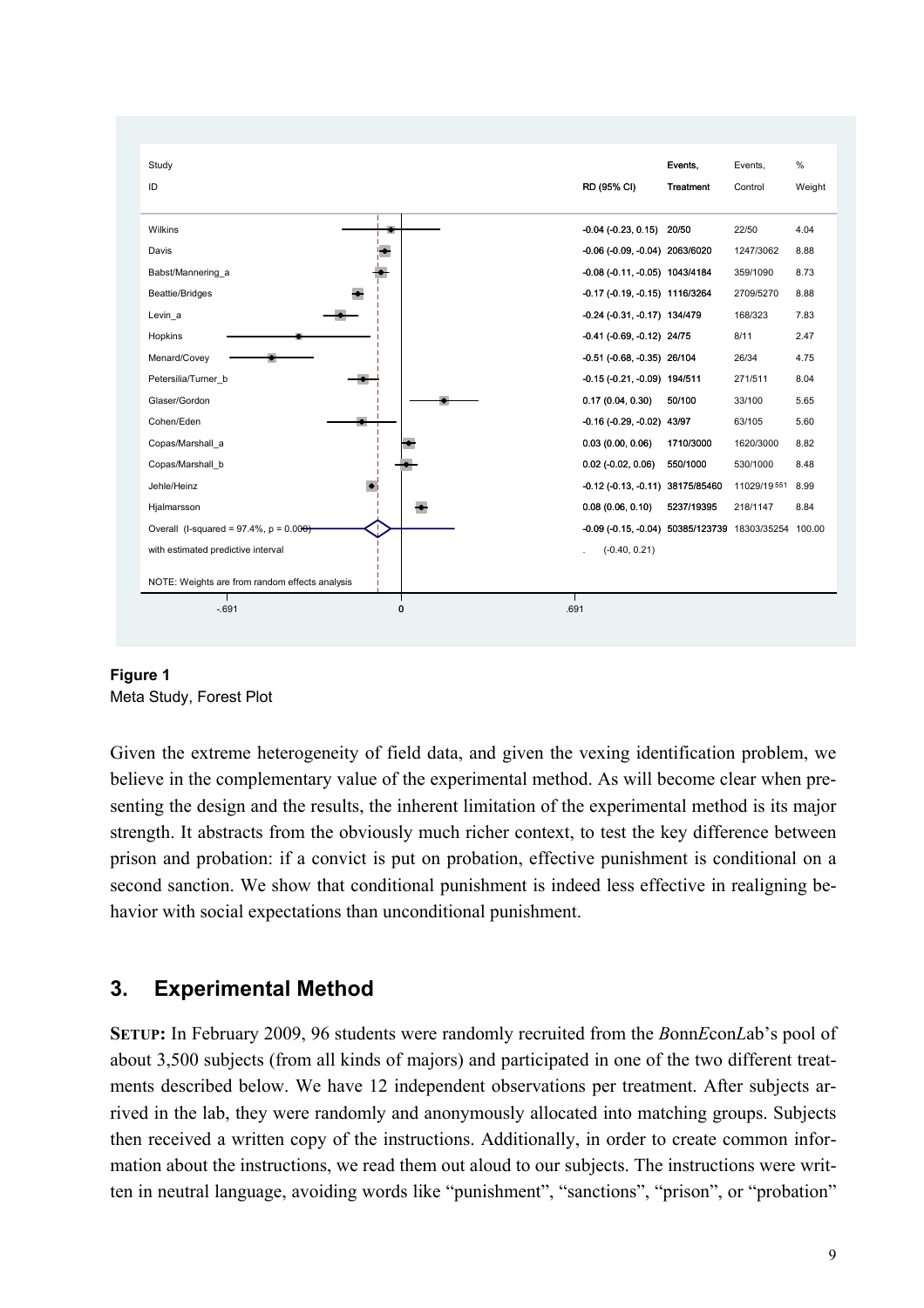to avoid framing and demand effects.<sup>14</sup> Before the game started, participants had to answer a set of control questions to make sure that everybody had understood the rules of the game. The experiment lasted for approximately 60 minutes. Subjects were paid according to their cumulated period payoffs at a rate of 3 Eurocents per token. Participants earned about €13 on average, including a show-up fee of  $\epsilon$ 4. The experiment was programmed in zTree (Fischbacher 2007) and participants were recruited using ORSEE (Greiner 2003).

**DESIGN:** The basic structure of our treatments follows the well-established design of a repeated linear public-goods game dating back already to the early 1980s; (see Isaac, Walker et al. 1984; Yamagishi 1986; Ostrom, Walker et al. 1992; Fehr and Gächter 2000; Fehr and Gächter 2002). In our version of this game, four players form a group and (anonymously) interact repeatedly for 10 periods. In each period, each player receives an endowment of 20 tokens. They have to decide independently, but simultaneously, how much of their endowment they want to contribute to a public good. The sum of contributions is multiplied by a factor of 1.6 and then split equally across all four group members. Therefore, if player *i* ( $i=1, ..., 4$ ) contributes  $c_i$ , her payoff  $\pi_i$  in a given period is determined as follows:

$$
\pi_i = 20 - c_i + 0.4 \sum_{j=1}^{4} c_j
$$

As can be seen immediately, players' individual and joint interests are in conflict here. If all players were to cooperate fully and contribute their entire endowment, each of them would end up with 32 tokens. However, each player has the incentive to "misbehave" by reducing her own contribution: each token not contributed to the public good increases her individual earnings by 0.6 but deprives each of the other three players in the group of a gain of 0.4 tokens.

In each period our game features an additional second stage to allow for enforcement of contributions in the social dilemma. In this second stage, players are informed about each others' contribution decisions and can then decide to "punish" the others by assigning punishment points to them. The exact effects of punishment points vary with our treatments.

**TREATMENTS:** In our *Direct* treatment, which builds on the design of Fehr and Gächter (2002), each assigned punishment point leads to an immediate sanction of 3 tokens, i.e., it immediately reduces the punishee's payoff by 3 tokens. Therefore, the final payoff function for each period is given by:

$$
\pi_{i} = 20 - c_{i} + 0.4 \sum_{j=1}^{4} c_{j} - \sum_{i \neq j} p_{ij} - 3 \sum_{i \neq j} p_{ji}
$$

where  $p_{ij}$  denotes the punishment points player *i* gives to the other players *j*, and  $p_{ji}$  denotes the punishment points player *i* receives from the other players *j*. This institution is meant to capture the essence of a direct sentence, e.g., prison or a large fine.

-

<sup>14</sup> Instead, we used terms like "to assign points", "direct points", "pending points", "transfer to a project", etc, which have been previously used in comparable studies. An English translation of the German instructions is included in the Appendix. The instructions in German are available from the authors on request.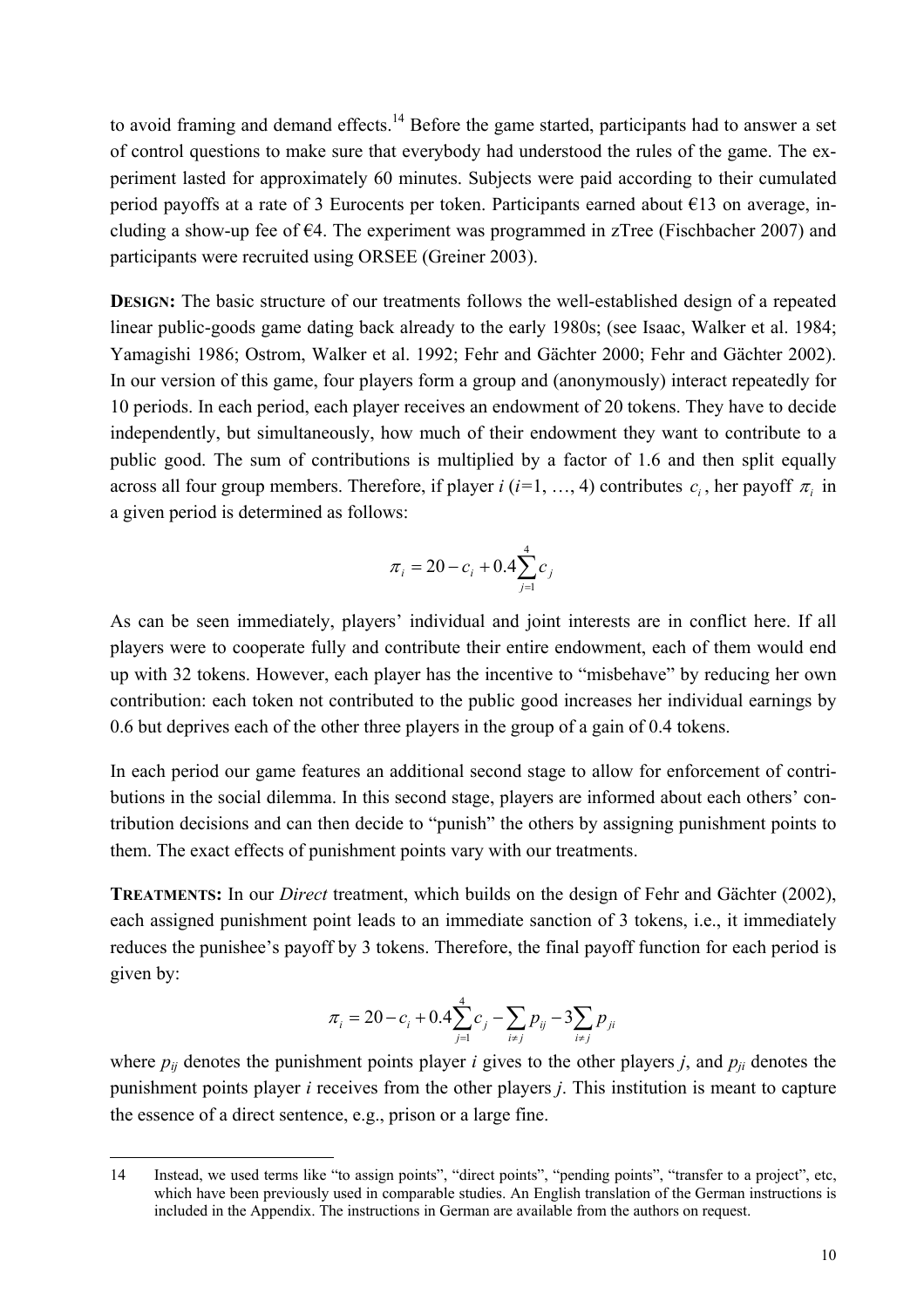In our second treatment *Probation*, the effect of each assigned punishment point depends on the current state of the punishee. i) If she did not receive any punishment points during the last three periods, she is put on probation. This means that the corresponding sanctions (the deduction of 3 tokens per punishment points,  $-3\sum_{i \neq j}$  $i \neq j$  $3\sum p_{ji}$ ) are pending. They are only carried out if she again re-

ceives punishment within the next three periods; otherwise, the sanctions are not applied and erased (the slate is wiped clean). Nonetheless, the cost of punishment is directly subtracted from the punisher's period income. That way we make sure that differences between treatments are not driven by differences in the cost functions. ii) If the punishee already was on probation, the new punishment points not only trigger the pending sanctions, but the corresponding sanctions of the new punishment points immediately become effective as well. This institution is meant to capture the essence of probation. As is standard in this literature, participants cannot identify each other across periods. Hence if A punishes B, she cannot know whether B is on probation or not. That way we make sure that punishment decisions are indeed independent of each other, and that the second punishment is not driven by the desire to make earlier punishment effective or vice versa, that the decision not to punish in the following period is not driven by the concern that total punishment might be excessive.

**PREDICTIONS:** In both treatments, punishment can be used to discipline another player.<sup>15</sup> Therefore, it will be interesting to see how those players who receive punishment points behave in the subsequent period. Given previous data from experiments that were run in the baseline design (Yamagishi 1986; Ostrom, Walker et al. 1992; Fehr and Gächter 2002; Nikiforakis and Normann 2008), we should expect that punishment is able to discipline free-riders. Thus, punishees are expected to react by increasing their contribution in the next period.

While this might also hold true in *Probation*, consider that the incentive structure differs between the two treatments. The situations are strategically similar for a player only if she is already on probation; actually then the disincentive to misbehave is even stronger than in the *Direct* treatment since earlier punishment is triggered together with newly received current punishment. If a person has not been on probation, the consequences of punishment differ, because sanctions are immediately triggered in *Direct*, while the person can be sure not to experience immediate punishment in *Probation*. So if we hypothesize that not meting out punishment *per se*, but the actual enforcement, induce players to contribute more, we should expect a difference in behavior under the two treatments. The difference should be particularly strong after a player's probation period has expired in *Probation*. If she now misbehaves, she again does not need to fear losing money immediately.

j

<sup>15</sup> The interested reader should notice that, according to standard economic theory, homo oeconomicus should not be expected to punish at all in this game. To see why, consider that no one should punish in the last period, because it is costly to carry out punishment. Since no punishment should be expected, one should not contribute to the public good. Using backward induction, it turns out that the only subgame-perfect Nash equilibrium is indeed zero contribution and zero punishment by any player in any period. However, given the overwhelming empirical evidence from previous work, it would be naïve to expect no player ever to punish in this game.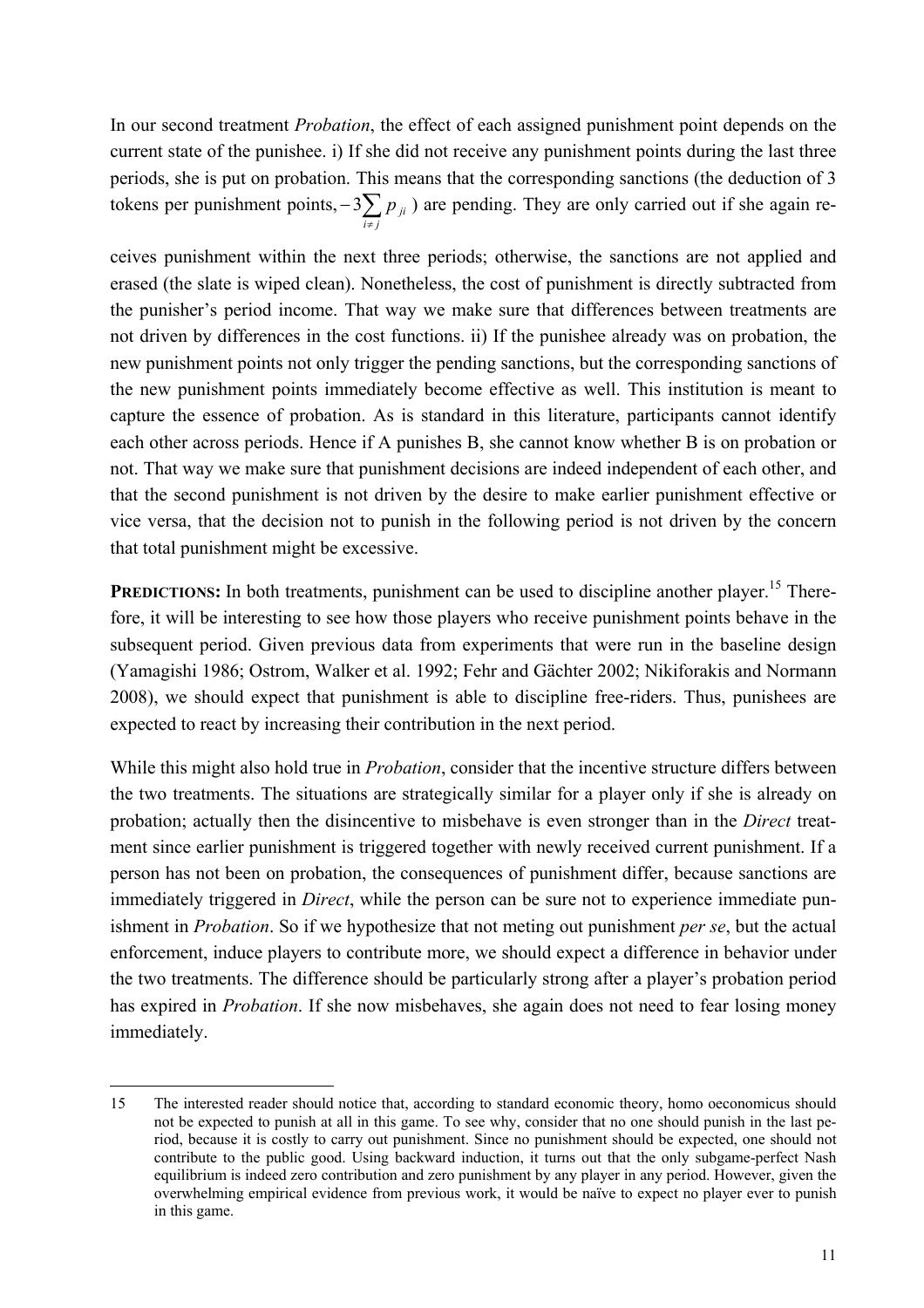### **4. Results**

Table 3 descriptively compares treatments *Direct* and *Probation*; in the Appendix we also provide graphs, both per treatment and for individual groups (Figures 6 and 7). Our main result becomes immediately visible. Conditional sanctions are less effective than unconditional sanctions. Contributions and net profits are lower, punishment is higher, inequality (measured by the difference between the lowest payoff and the highest payoff per group and period) is larger.

|                  | Contribution Net profit Inequality Punishment |        |        |       |
|------------------|-----------------------------------------------|--------|--------|-------|
| Direct           | 15.615                                        | 26.194 | 5.875  | በ 794 |
| Probation 13.163 |                                               | 23.891 | 15.583 | 1.275 |

**Table 3 Descriptives** 

### **4.1 Contributions**

Figure 2 shows mean contributions over time in the presence and in the absence of direct sanctions. As can be seen, average contributions in *Probation* are below *Direct* in each period. Consequently, the institution of probation is less effective than direct punishment in aligning behavior with the social optimum, which would be to contribute the entire endowment.





Contributions move up over the first four periods in both treatments, but on average they are always higher in *Direct*, with the difference growing over time. In total, the mean degree of cooperation (measured as the fraction of the endowment that is contributed) is 20% higher in *Direct* than in *Probation*. It equals approximately 78% of possible contributions in *Direct* and 66% in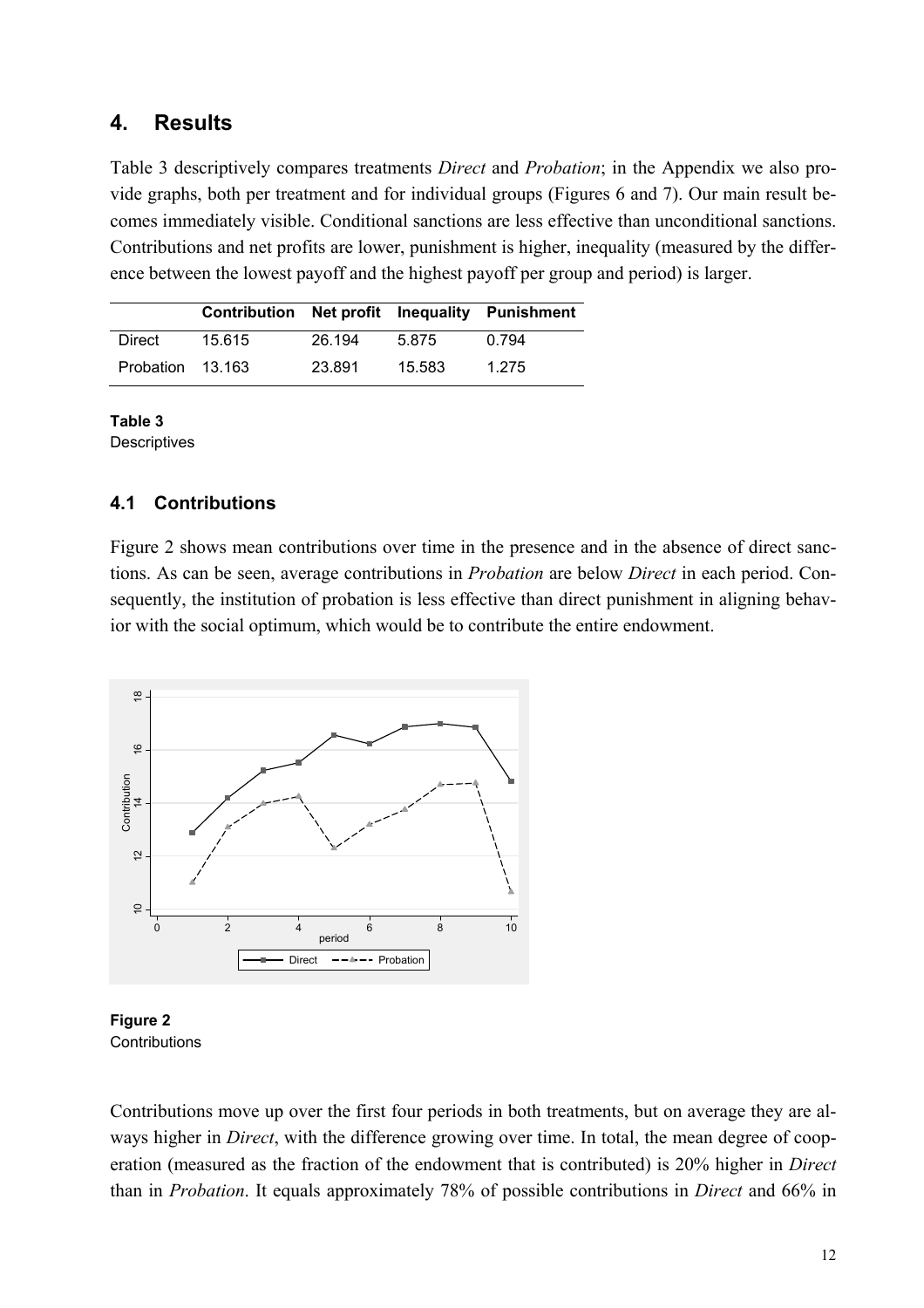*Probation*. However, if we compare matching-group means over all ten periods using a nonparametric test, we do not find a significant difference (Mann Whitney, *N*=24, *p*=.194, twosided). This seems to be driven by two features of our data. We observe strong censoring at 20 in both treatments (in *Direct*, in 46 % of all cases, participants contribute their entire endowment of 20, in *Probation*, this happens in 39 %); groups are fairly heterogenous.<sup>16</sup> To control for both features, we run a random effects Tobit model with group fixed effects. Using this procedure, we establish substantially and significantly lower contributions in *Probation*, Table 4.

|                 | <b>Contribution</b> |
|-----------------|---------------------|
| Probation       | $-5.638*$           |
| Period          | .746***             |
| Period 10       | $-6.103***$         |
| cons            | 20.332***           |
| Ν               | 960                 |
| Wald chi square | 423.17              |
| p model         | < 0.01              |

#### **Table 4**

Explaining Contributions

\*\*\* *p* < .001, \*\* *p* < .01, \* *p* < .05

The dependent variable is contributions per participant and period. *Probation* is a dummy which equals 1 for treatment *Probation* and 0 for treatment *Direct*. Period captures the time trend by indicating periods 1 to 10. Period 10 takes care of the endgame effect. We estimate a random effects Tobit model, with upper limit 20. Estimates for group dummies not reported.

The kink in period 4 of the curve for the *Probation* treatment in Figure 1 results from the fact that many participants have been punished in the first period, increase their contributions in the following three periods to prevent punishment from becoming effective, but start misbehaving as soon as the punishment period has elapsed. The remaining group members do not seem to appreciate this behavior. Low contributors are punished again, and once more improve their contributions. As Table 5 shows, in treatment *Probation* those who had been punished in period 1 are much more likely to be punished again in period 4 than in treatment *Direct*.

|                             | Direct | Probation |
|-----------------------------|--------|-----------|
| not punished<br>in period 4 | 11     | 8         |
| punished<br>in period 4     | 5      | 17        |

#### **Table 5**

j

Punishment in Period 4, if Subject had been Punished in Period 1 Fisher's exact, two-sided,  $N = 41$ ,  $p = 0.029$ 

**Result 1:** The Direct institution elicits higher contributions than the Probation institution.

<sup>16</sup> Compare also the separate plots of the matching groups in Figure 6 of the Appendix.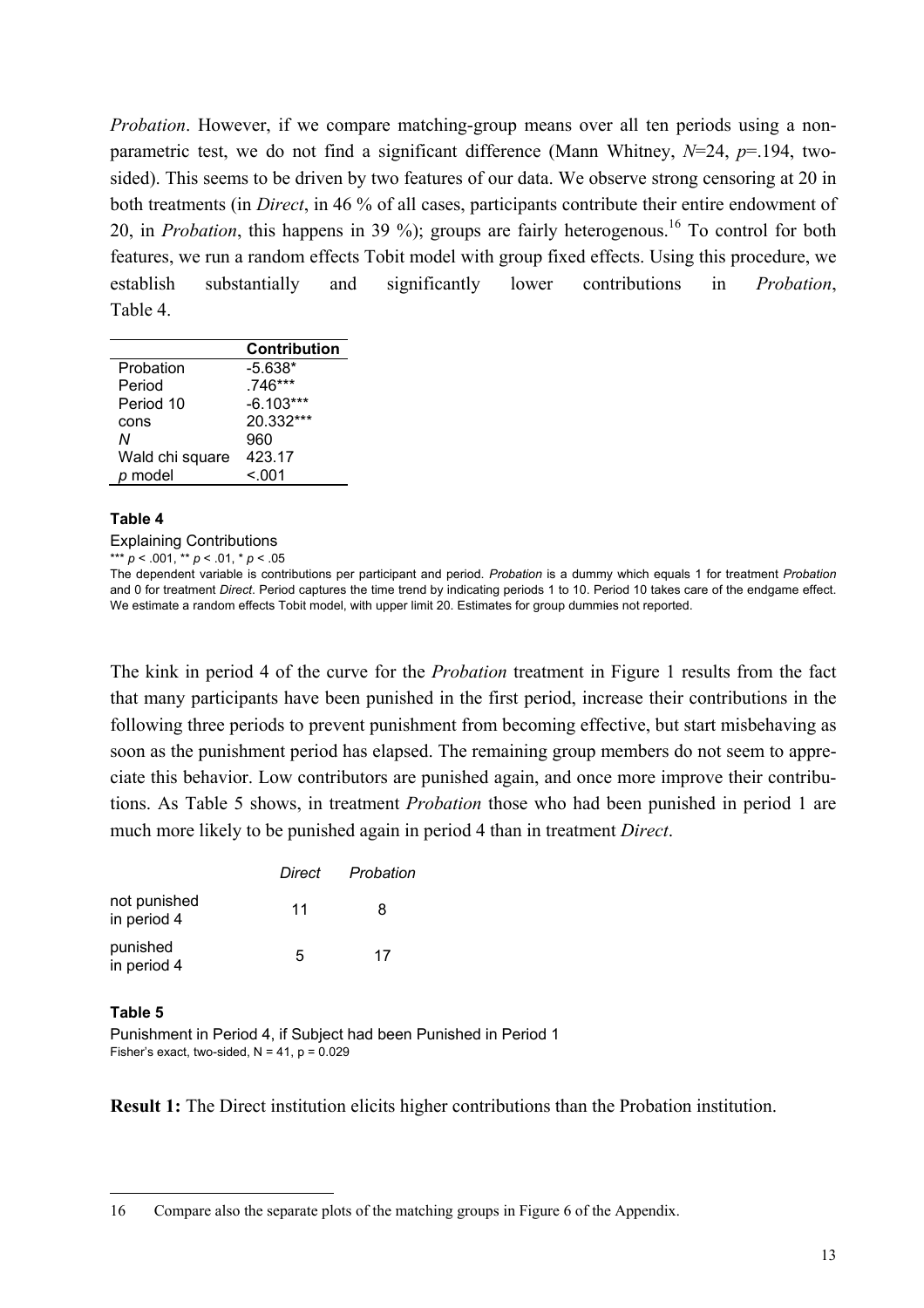### **4.2 Punishment**

The mean number of assigned punishment points is significantly higher in *Probation* than in *Direct* (1.275 compared to .794, Mann Whitney, *N*=24, *p*=0.0079, two-sided). As a consequence in the absence of direct sentences, the total cost spent on punishment increases by more than 60%!

In public goods experiments, as in reality, most participants do not punish at random or out of spite. They react to what they perceive as undesirable behavior. In the experimental setting, the most likely motive for punishment is a difference between punisher and punishee contributions. Does the treatment difference survive if we control for this driver of punishment? Figure 3 provides a summary of punishment behavior, conditional on the difference between punishee's and punisher's contributions. In *Direct*, participants react more vigorously to contributions that are much lower than their own.





Each period, each participant has the possibility to punish each of the remaining group members. In *Direct*, participants only use 11.18 % of these punishment options, compared to 21.53 % in *Probation*. This difference is significant (Mann Whitney,  $N = 24$ ,  $p = .0055$ , two-sided). Conditional on punishing at all, the average punishment per unit of contribution difference is lower in *Probation* (Mann Whitney,  $N = 24$ ,  $p = .0094$ , two-sided).<sup>17</sup> The regression reported in Table 6 disentangles the treatment effect from the effect of differences in contributions. Even if we hold the difference between punishers' and punishees' contributions constant, players are significantly more likely to punish in *Probation*. Interestingly, while punishment is more likely in *Probation*, in this treatment the decision to punish is less sensitive to the difference between

j 17 The test variable is [given punishment /(other's contribution – own contribution)].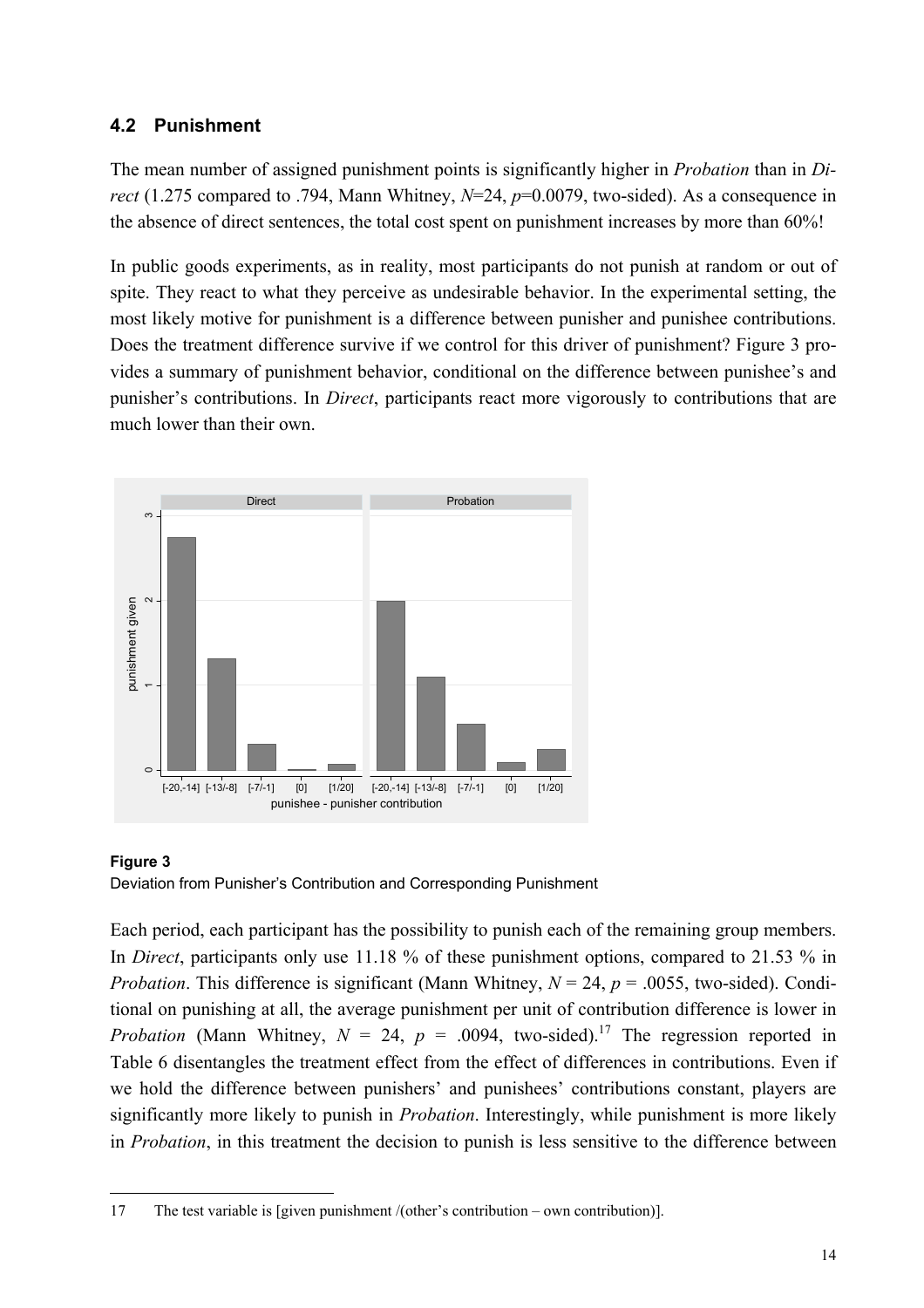punisher and punishee contributions, as demonstrated by the significant interaction effect.<sup>18</sup> Conditional on the decision to punish, the main effect of treatment *Probation* even disappears. Yet there remains a significant interaction effect. Sensitivity to contribution differences is only half as pronounced in *Probation* as in *Direct*: in *Direct*, only the main effect (-.132) matters; in *Probation*, overall sensitivity is given by -.132 [main effect] + .074 [interaction effect] = -.058.

|                                                              | (1)<br><b>Decision to punish</b> | (2)<br>Amount of punishment,<br>conditional on being punished |
|--------------------------------------------------------------|----------------------------------|---------------------------------------------------------------|
| Probation                                                    | 1.938**                          | .376                                                          |
| Difference between punisher's<br>and punishee's contribution | $.436***$                        | $.132***$                                                     |
| Probation*difference of contributions                        | $-.167***$                       | $-.074***$                                                    |
| Cons                                                         | $-4.966***$                      | $1.414***$                                                    |
| N                                                            | 2880                             | 471                                                           |
| Wald chi square                                              | 139.20                           | 109.46                                                        |
| p model                                                      | < 0.01                           | < .001                                                        |

#### **Table 6**

#### Explaining Punishment

\*\*\* p < .001, \*\* p < .01, \* p < .05. In Model 1 the dependent variable is the decision to punish. Each period, each participant takes three such decisions. Probation is a dummy which equals 1 for treatment Probation and 0 for treatment Direct. Probation\*difference of contributions is the interaction term between treatment Probation and the difference between punisher and punishee contributions. Since the dependent variable is binary, we estimate a logit model. We capture relatedness of observations by a random effects model, with standard errors clustered for period, nested in subject, nested in group.

In Model 2 the dependent variable is the number of punishment points inflicted on each other individual member of the group in each period, conditional on the punishee being punished by this punisher. We estimate a random effects model, with standard errors clustered for period, nested in subject, nested in group.

**Result 2:** Both in absolute terms and if one controls for the difference between own and others' contributions, in treatment Probation punishment is more frequent and less sensitive to differences between punisher and punishee contributions.

### **4.3 Reactions to Punishment**

To gain a better understanding why we observe differences in contributions let us have a closer look at the reactions to punishment in the different treatments. In treatment *Direct*, whenever a person receives punishment, she is immediately sanctioned. If we check how an individual changes her cooperation level afterwards, we see that direct sentences seem to work pretty well. Individuals' cooperation increases by 64 percentage points in the subsequent period, while subjects on average decrease their cooperation by about 3 percent if they have not been punished in the previous period.<sup>19</sup>

 $\overline{a}$ 18 Note that a negative difference between punishee and punisher contributions indicates that the punishee has contributed less. Hence the negative main effect indicates that the smaller the punishee's contribution, compared to the punisher's contribution, the more the punisher is likely to punish. The positive interaction effect shows that this sensitivity to the difference in contributions is smaller in Probation.

<sup>19</sup> The difference in change of contributions is significant at  $p=0.0022$  (signrank-test,  $N = 12$ , two-sided, comparing means per group in treatment Direct).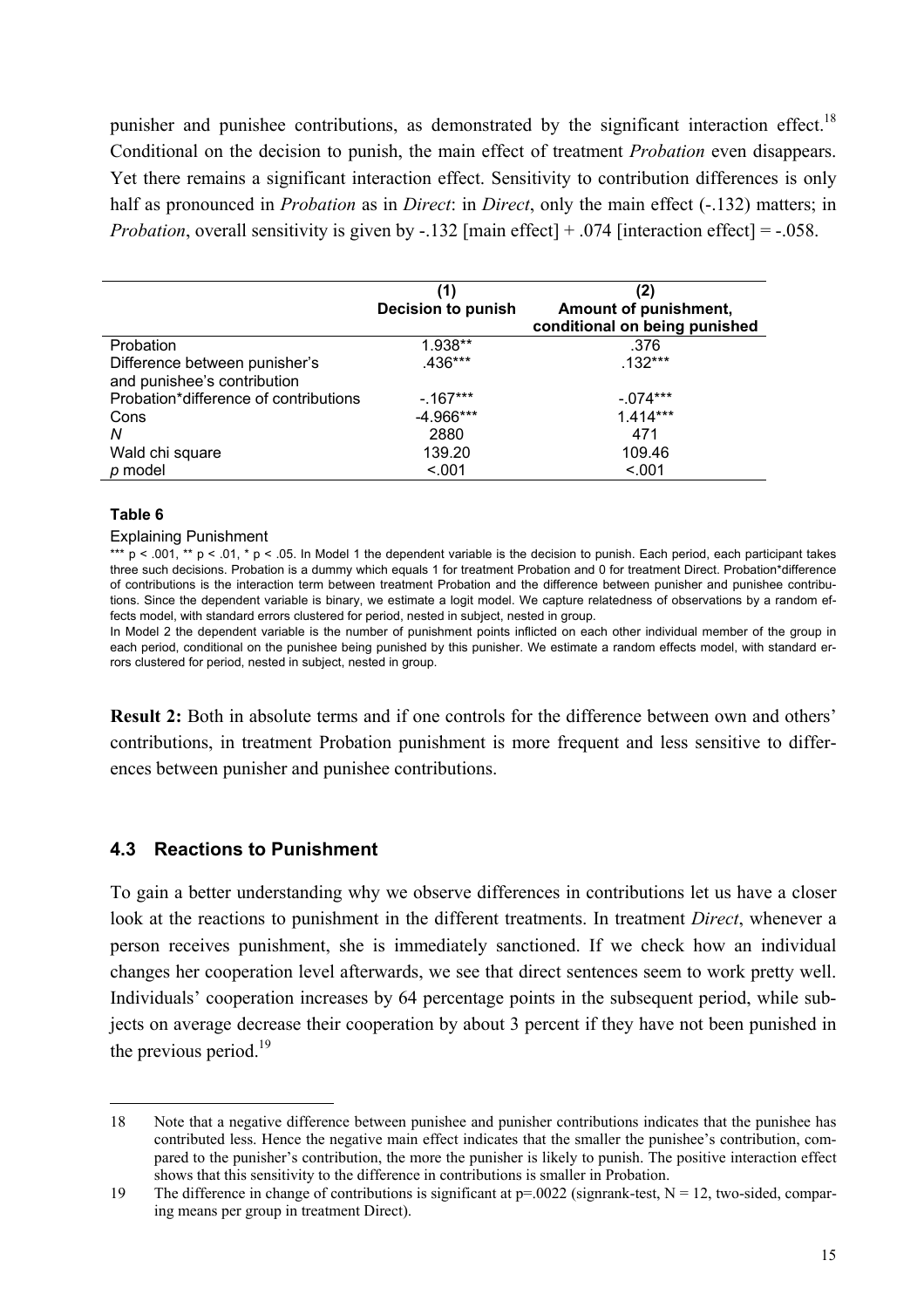In treatment *Probation*, we need to distinguish between four situations: in the first, a participant is neither on probation, nor has she been punished in the previous period, nor has her probation period ended in the last period; then, on average, the person reduces her contributions by almost 14 %. In the second situation, the person is newly put on probation. In this situation, participants increase their contributions by 36 %. In the third situation, she is on probation the second or the third period. Then participants on average reduce their contributions by 3 %. Finally in the fourth situation, the probation period is over, be that because punishment has become effective or because the participant has not been punished a second time during three periods; then in the subsequent period, she *reduces* her contributions on average by 26 %.<sup>20</sup>

It is even more informative to compare the distribution of changes. Figure 4 looks at two situations: a player either has not been punished at all, or punishment has become effective. In *Direct,* this happens whenever the player has received punishment. In *Probation,* this requires that the player is punished a second time while on probation. The differences are striking. In *Probation*, when they are not effectively punished, players are considerably more likely to increase their contributions. However, after punishment has become effective, in *Probation* increases in contributions are rare, while decreases are frequent. The opposite is true in *Direct*.

<sup>20</sup> Signrank tests over mean changes in contributions per group  $(N = 12)$ , comparing these four situations, have the following two-sided p-values:

|                      |       |       | newly on probation extended probation effectively punished |
|----------------------|-------|-------|------------------------------------------------------------|
| no sanction          | .0022 | .0029 | .8753                                                      |
| newly on probation - |       | .0029 | 0150                                                       |
| extended probation - |       | $\,$  | .2721                                                      |
|                      |       |       |                                                            |

j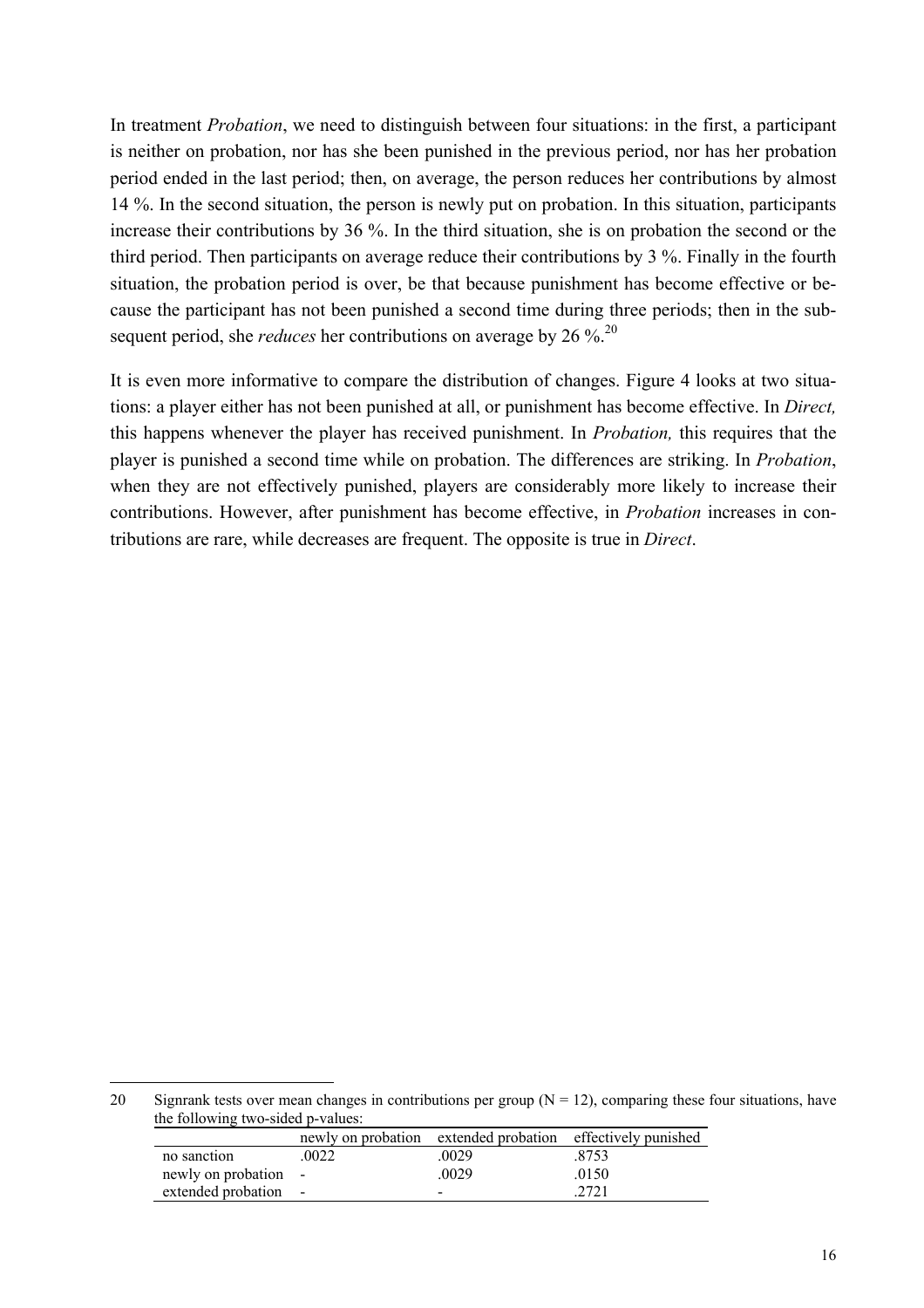



Figure 5 distinguishes the four situations present in *Probation*. If they receive no sanction, more than 60 % of participants contribute in the following period as much as they contributed in the previous period. If they change their contribution level, they rather tend to decrease contributions. If they have newly been put on probation, players strongly increase their contributions. Almost no player decreases contributions in this period. Extended probation requires that a player had already been on probation for at least one period. Almost 70 % of players who had already been on probation in the previous period do not change their contributions in the subsequent probation periods. They thus stabilize their contributions at the high level induced by the introduction of probation. Some participants increase their contribution levels in later probation periods, yet more subjects seem to adjust their contribution level downwards. However, players strongly *decrease* contributions after punishment has become effective, i.e. after they again have a clean slate.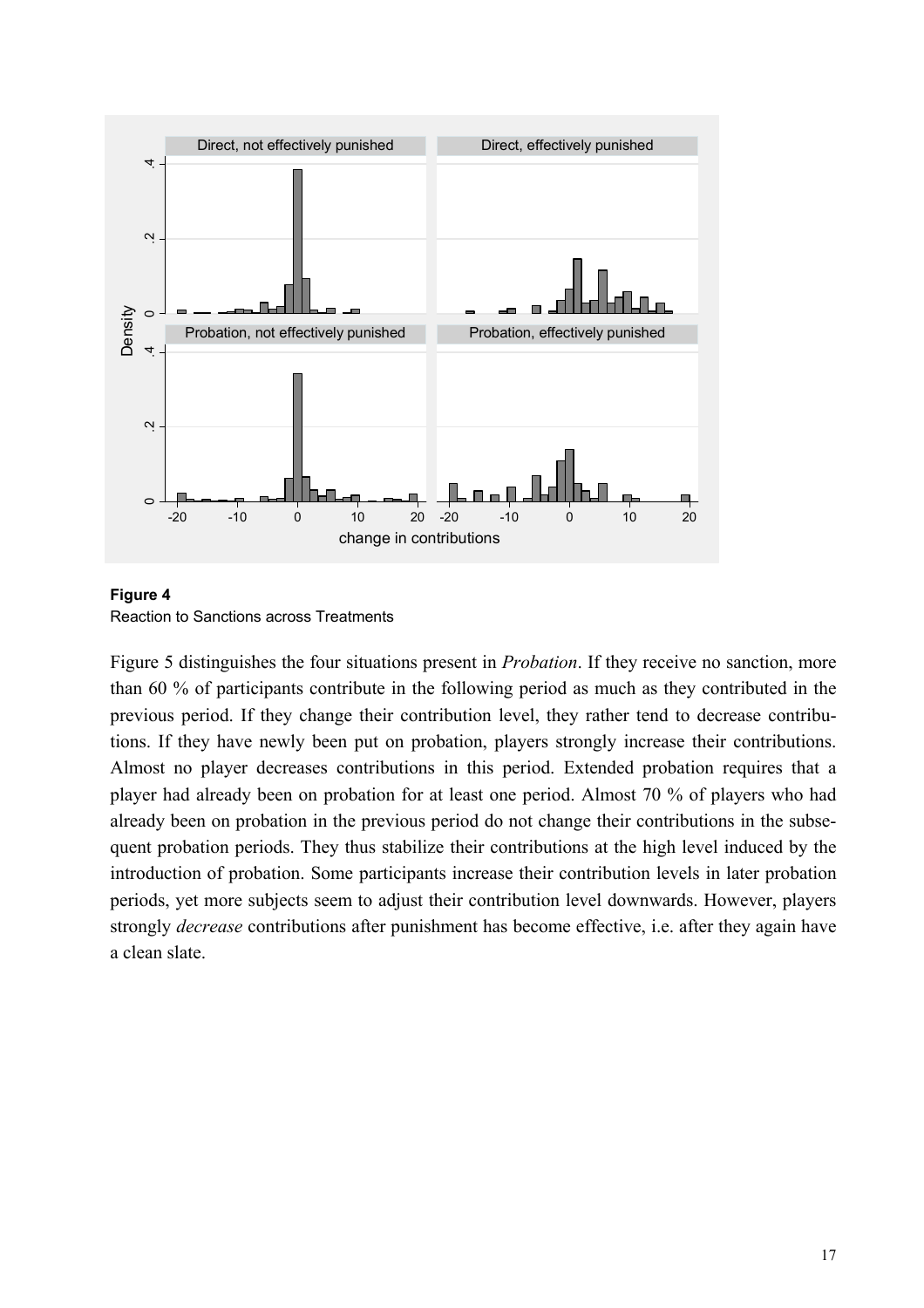

**Figure 5**  Reaction to Sanctions in *Probation*

**Result 3:** Probation seems to have a beneficial and a detrimental effect on punishees' behavior. They raise contributions while on probation, in particular immediately after the beginning of the probation period, but they start misbehaving again once the probation period is over. Moreover, those who are not on probation and have not been punished in the previous period decrease their contributions, whereas no such reduction is discernible in Direct.

### **4.4 Efficiency and Equality**

From a normative perspective, two further measures are of interest. Which institution is better for total (monetary) welfare? And which institution leads to a more equitable distribution of income? The former we measure by aggregate net profit; note that net profit takes the cost of punishment, i.e. the cost of the institution, into account; while it abstracts from the costs of installing and keeping up the institution. Equity we measure by the difference between minimum and maximum profit per group and period. In *Direct*, net profit is on average 26.194, while it is only 23.891 in *Probation*. This difference is weakly significant (Mann Whitney  $N = 24$ ,  $p = .0735$ , two-sided). In *Direct*, the mean difference between the highest and the lowest payoff is only 5.875, while in *Probation*, it is 15.583. This difference is strongly significant (Mann Whitney *N*  $= 24, p = .0003$ , two-sided).

**Result 4:** Direct outperforms Probation in terms of efficiency and of equality.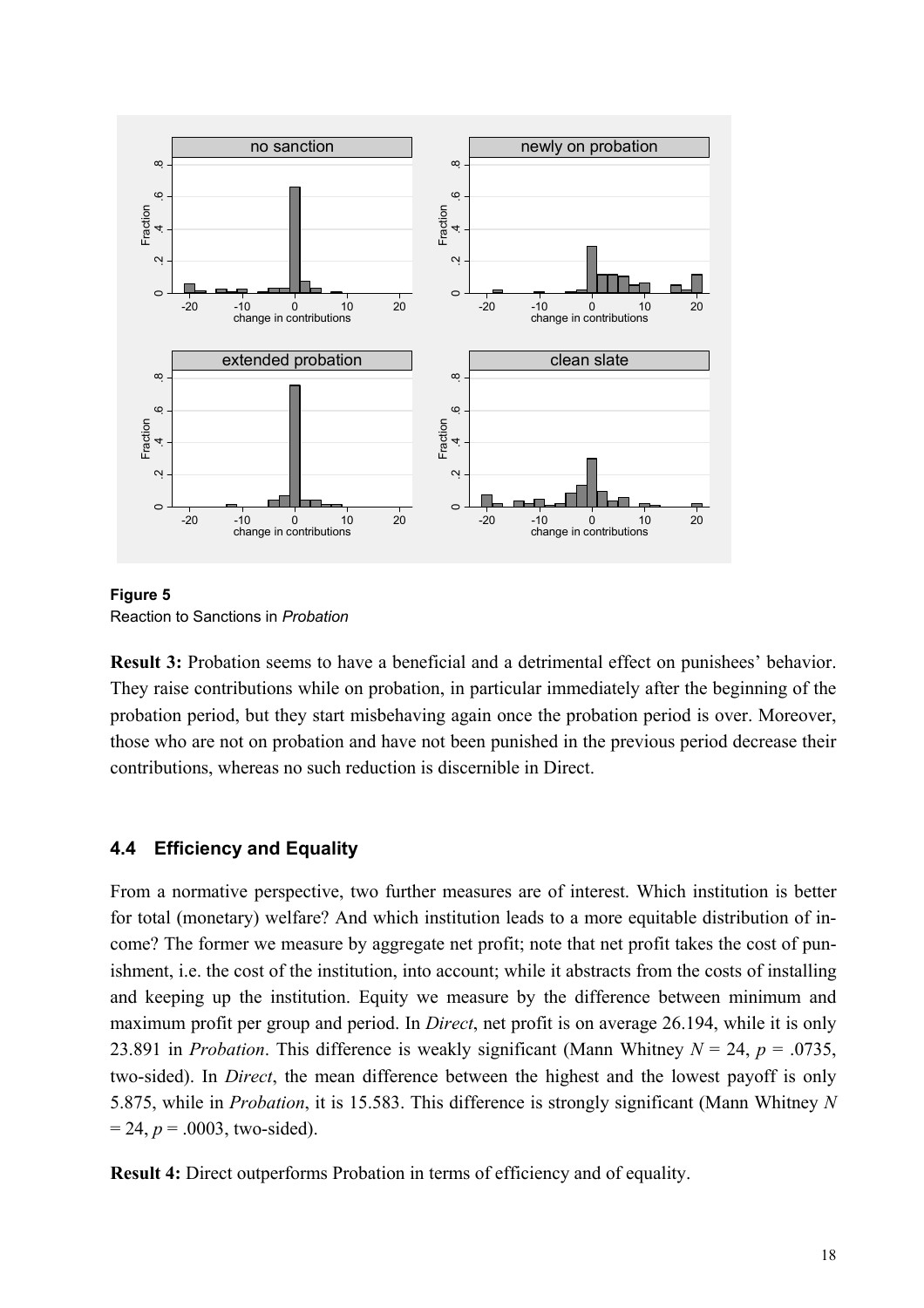### **5. Conclusions**

Our results can be read in different ways. Those interested in the comparative effectiveness of conditional versus unconditional sanctions get a clear message: if sanctions are only conditional, there is less norm compliance; we observe this result, although there is more punishment; the total transaction cost are higher, resulting from the effort needed to mete out punishment plus the damage incurred by the targets of punishment; the effects are less just, as measured by spreads of earnings. We thus have isolated the effects of a key feature of probation on behavior: while a person is on probation, punishment is conditional on being sanctioned for recidivism. Our results suggest that probation does not necessarily pay a double dividend. At least in the clean setting of the lab, Franz von Liszt did not have it right. While most of the field studies yield the opposite result, our lab study provides additional support to the most recent, and the most sophisticated field study, which shows a clear disadvantage of probation over prison, in terms of recidivism (Hjalmarsson 2008). Taken together, the detrimental effect of misbehaving after probation has ended and the beneficial effect of being cautious while on probation more or less add up to the same effect as without probation. However, on average, contributions are lower in the probation treatment. The lower overall performance of *Probation* results from the fact that those currently not punished are not effectively deterred. It seems that they put less trust in the institution. Conditional cooperators are less willing to run the risk of being exploited. Interestingly, if we had taken a similar approach to what is usually done when field data is at hand, namely to only look at recidivism as a binary variable, we might have ended up with a much less nuanced conclusion. In that case, we would have simply noted that, in *Probation*, participants are on average punished 4.35 times, while they are only punished 2.31 times in *Direct*. In our view, this further underlines how the laboratory wind-tunnel can open up new perspectives and provide new insights (not only) in this specific context.

There is a different way of reading our evidence. For the reasons listed in the introduction, probation may be preferable to prison. Society may consider the collateral damage from putting a convict into jail or prison to be far greater than the benefit from incapacitation, resocialization or deterrence. Or putting even more people in detention may simply be unaffordable for society (these are factors from which we needed to abstract in the lab experiment to isolate the effect of conditional sanctions). It is then of interest how strongly behavior is likely to react even if sanctions are only conditional. To such policymakers, we have a number of rather comforting messages. Even if punishment is only conditional, contributions nonetheless increase over time. Punishment remains an effective technology for realigning behavior with social expectations. Punishment does not become pointless. Probation has an independent beneficial effect: while a person is on probation, she increases her contributions to the public good, to preempt conditional punishment becoming effective. The effect is strongest directly after a person has been put on probation. Descriptively, the beneficial effect only decays very slowly as long as the person remains on probation. If one properly controls for the remaining determinants of behavior, the effect even remains positive in later probation periods. Subjects continue to improve their behavior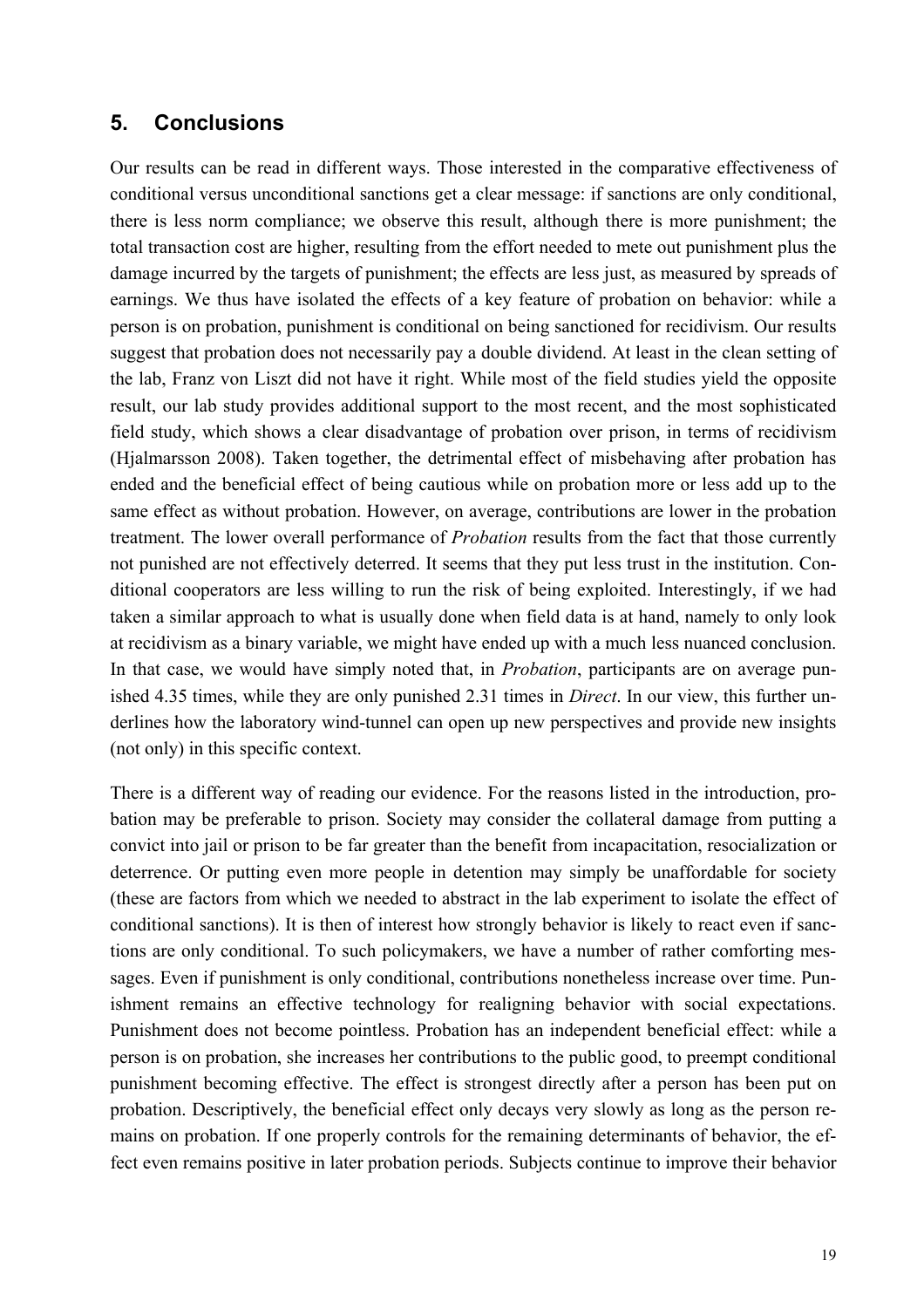slightly. In absolute terms, the beneficial effect of probation is quite strong. Policymakers might exploit the effect when they determine the duration of the probation period.

Are our findings relevant for criminal policy and for the interpretation of criminal law? This of course depends on the trust one is willing to put in the scientific method. An experiment can only shed light on those features of the real life phenomenon between which its treatments discriminate. Yet who would want to deny that this is the characteristic difference between prison and probation: if a convict is granted probation, incarceration is conditional on a second sanction. This basic difference may well be modulated by the concrete conditions of either prison or probation, by the activities of the criminal system that decides upon both, by individual and social perception, and by a host of other contributing factors. But we are convinced that these moderating factors are not likely to mute the fundamental difference we have established.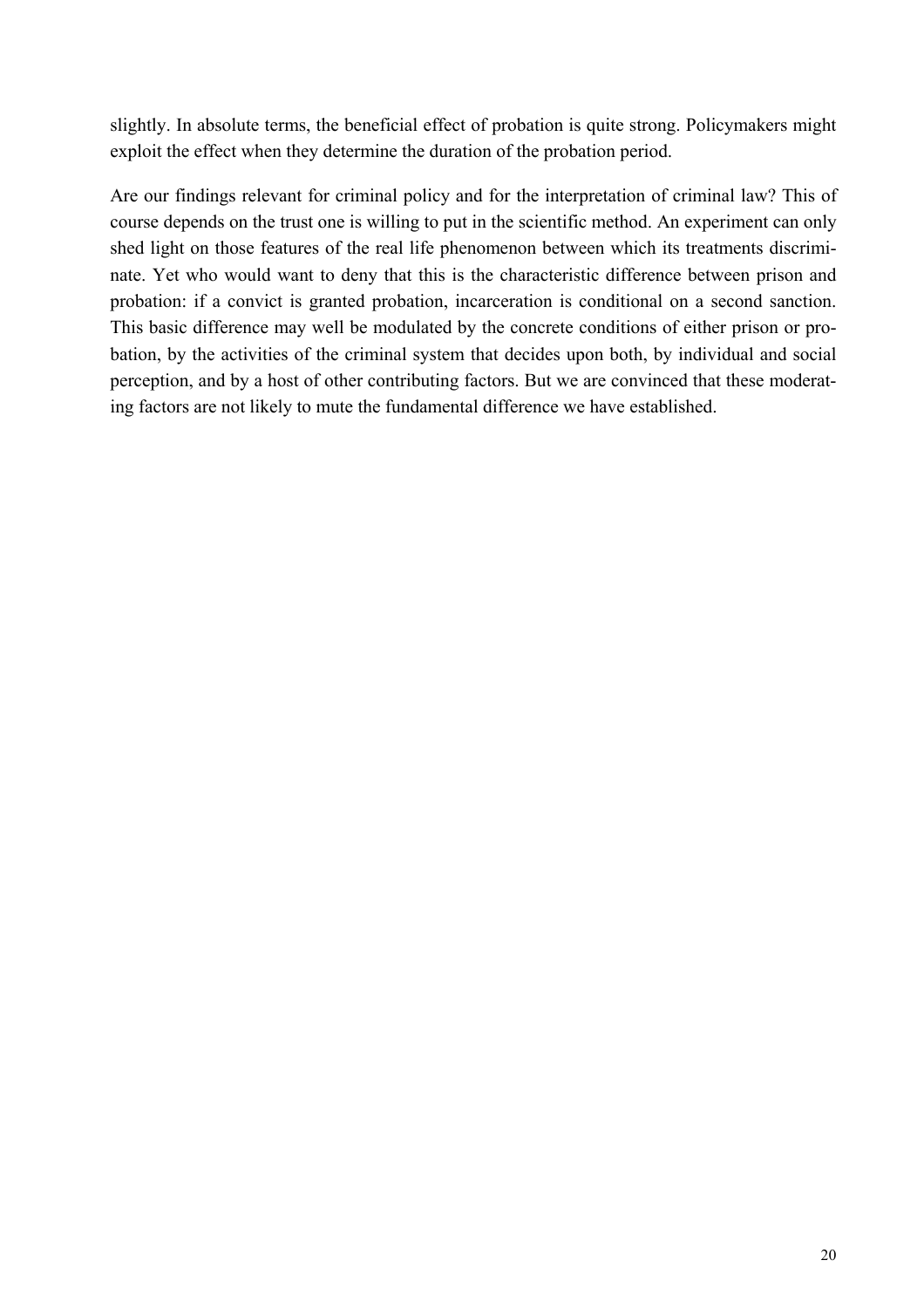### **References**

- ARLEN, JENNIFER, MATTHEW L. SPITZER and ERIC TALLEY (2002). "Endowment Effects within Corporate Agency Relationships." Journal of Legal Studies 31: 1-37.
- BABST, DEAN V. and JOHN W. MANNERING (1965). "Probation versus Imprisonment for Similar Types of Offenders. A Comparison by Subsequent Violations." Journal of Research in Crime and Delinquency 2: 60-71.
- BARTELL, TED and L. THOMAS WINFREE (1977). "Recidivist Impacts of Differential Sentencing Practices for Burglary Offenders." Criminology 15: 387-396.
- BEATTIE, RONALD H. and CHARLES K. BRIDGES (1970). Superior Court Probation and/or Jail Sample. Sacramento, Bureau of Criminal Statistics.
- BENTHAM, JEREMY (1830). The Rationale of Punishment. London,, R. Heward.
- COHEN, BEN-ZION, RUTH EDEN and AMNON LAZAR (1991). "The Efficacy of Probation versus Imprisonment in Reducing Recidivism of Serious Offenders in Israel." Journal of Criminal Justice 19: 263-270.
- COPAS, JOHN and PETER MARSHALL (1998). "The Offender Group Reconviction Scale. A Statistical Reconviction Score for Use by Probation Officers." Applied Statistics 47: 159-171.
- CROSON, RACHEL T.A. and JASON SCOTT JOHNSTON (2000). "Experimental Results on Bargaining Under Alternative Property Rights Regimes." Journal of Law, Economics and Organization 16: 50-73.
- DAVIS, GEORGE F. (1964). "A Study of Adult Probation Violation Rates by Means of the Cohort Approach." Journal of Criminal Law, Criminology and Police Science 55: 70-85.
- DERSIMONIAN, REBECCA and NAN LAIRD (1986). "Meta-Analysis in Clinical Trials." Controlled Clinical Trials 7: 177-188.
- DICKSON, ERIC S. and KENNETH A. SHEPSLE (2001). "Working and Shirking. Equilibrium in Public-Goods Games with Overlapping Generations of Players." Journal of Law, Economics and Organization 17: 285-318.
- DRUCKMAN, JAMES (2001). "Using Credible Advice to Overcome Framing Effects." Journal of Law, Economics and Organization 17: 62-82.
- FALK, ARMIN and URS FISCHBACHER (2002). ""Crime" in the Lab. Detecting Social Interaction." European Economic Review 46: 859-869.
- FALK, ARMIN and JAMES HECKMAN (2009). "Lab Experiments Are a Major Source of Knowledge in the Social Sciences." Science 326: 535-538.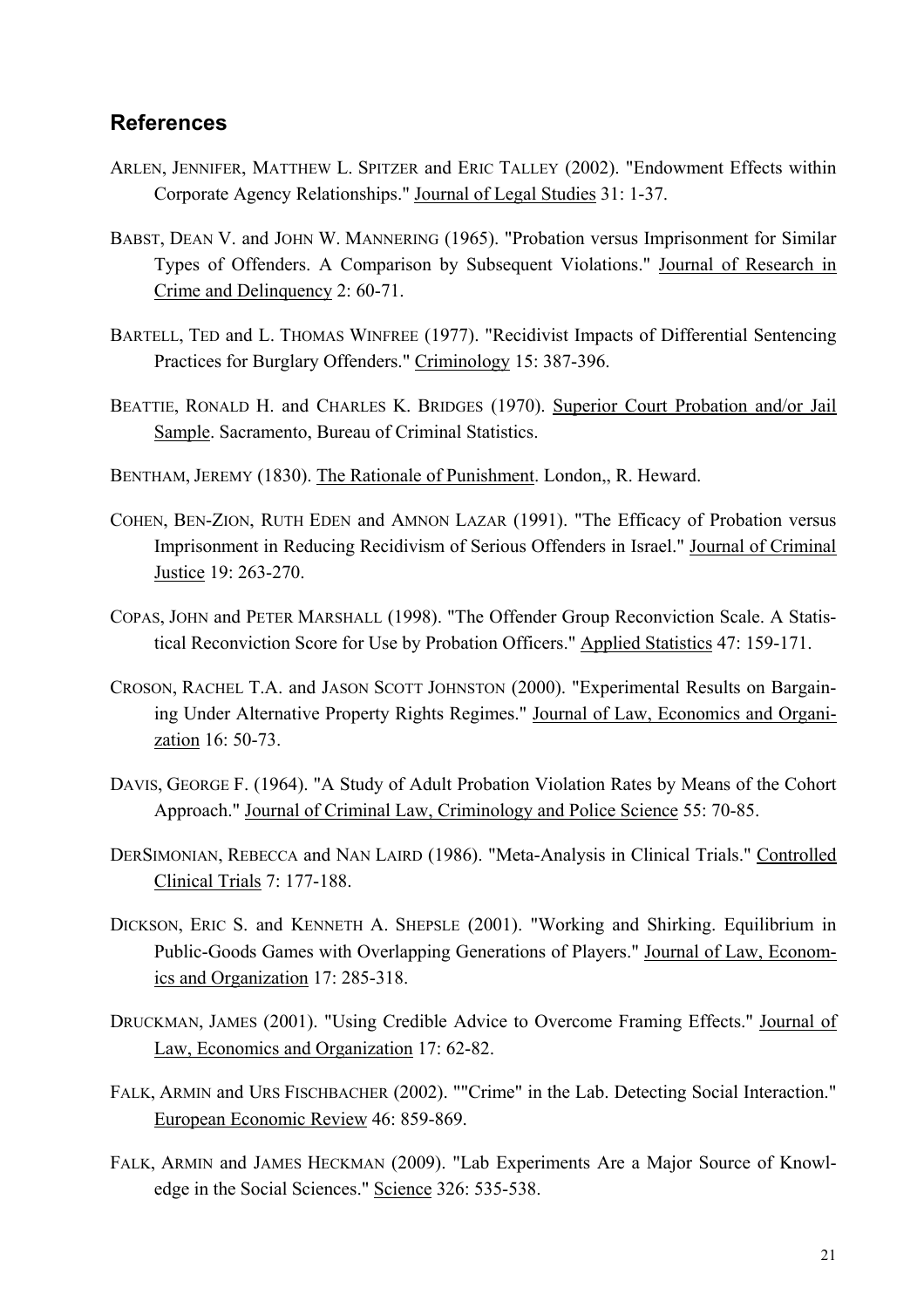- FEHR, ERNST and SIMON GÄCHTER (2000). "Cooperation and Punishment in Public Goods Experiments." American Economic Review 90: 980-994.
- FEHR, ERNST and SIMON GÄCHTER (2002). "Altruistic Punishment in Humans." Nature 415: 137- 140.
- FISCHBACHER, URS (2007). "z-Tree. Zurich Toolbox for Ready-made Economic Experiments." Experimental Economics 10: 171-178.
- GÄCHTER, SIMON, ELKE RENNER and MARTIN SEFTON (2008). "The Long-Run Benefits of Punishment." Science 322: 1510-1510.
- GEERKEN, MICHAEL R. and HENNESSEY D. HAYES (1993). "Probation and Parole. Public Risk and the Future of Incarceration Alternatives." Criminology 31: 549-564.
- GLASER, DANIEL and MARGARET A. GORDON (1988). Use and Effectiveness of Fines, Jail, and Probation in Municipal Courts
- GLAZE, LAUREN E. and THOMAS P. BONCZAR (2007). Probation and Parole in the United States, 2006 http://www.ojp.usdoj.gov/bjs/pub/pdf/ppus06.pdf.
- GNEEZY, URI and ALDO RUSTICHINI (2000). "A Fine is a Price." Journal of Legal Studies 29: 1- 17.
- GREINER, BEN (2003). An Online Recruiting System for Economic Experiments. Forschung und wissenschaftliches Rechnen. Kurt Kremer und Volker Macho. Göttingen: 79-93.
- HERRMANN, BENEDIKT, CHRISTIAN THÖNI and SIMON GÄCHTER (2008). "Antisocial Punishment Across Societies." Science 319: 1362-1367.
- HIGGINS, JULIAN P.T. and SIMON G. THOMPSON (2001). "Presenting Random Effeects Meta-Analyses. Where are We Going Wrong?" International Cochrane Colloquium 9.
- HIGGINS, JULIAN P.T., SIMON G. THOMPSON, JONATHAN J. DEEKS and DOUGLAS G. ALTMAN (2003). "Measuring Inconsistency in Meta-Analyses." British Medical Journal 327: 557- 560.
- HJALMARSSON, RANDI (2008). Juvenile Jails. A Path to the Straight and Narrow or Hardened Criminality? http://www.publicpolicy.umd.edu/faculty/pintoff/juvjails\_rev5.pdf.
- HOPKINS, ANDREW (1976). "Imprisonment and Recidivism. A Quasi-Experimental Study." Journal of Research in Crime and Delinquency 13: 13-32.
- ISAAC, R. MARK, JAMES M. WALKER and SUSAN H. THOMAS (1984). "Divergent Evidence on Free Riding. An Experimental Examination of Possible Explanations." Public Choice 43: 113-149.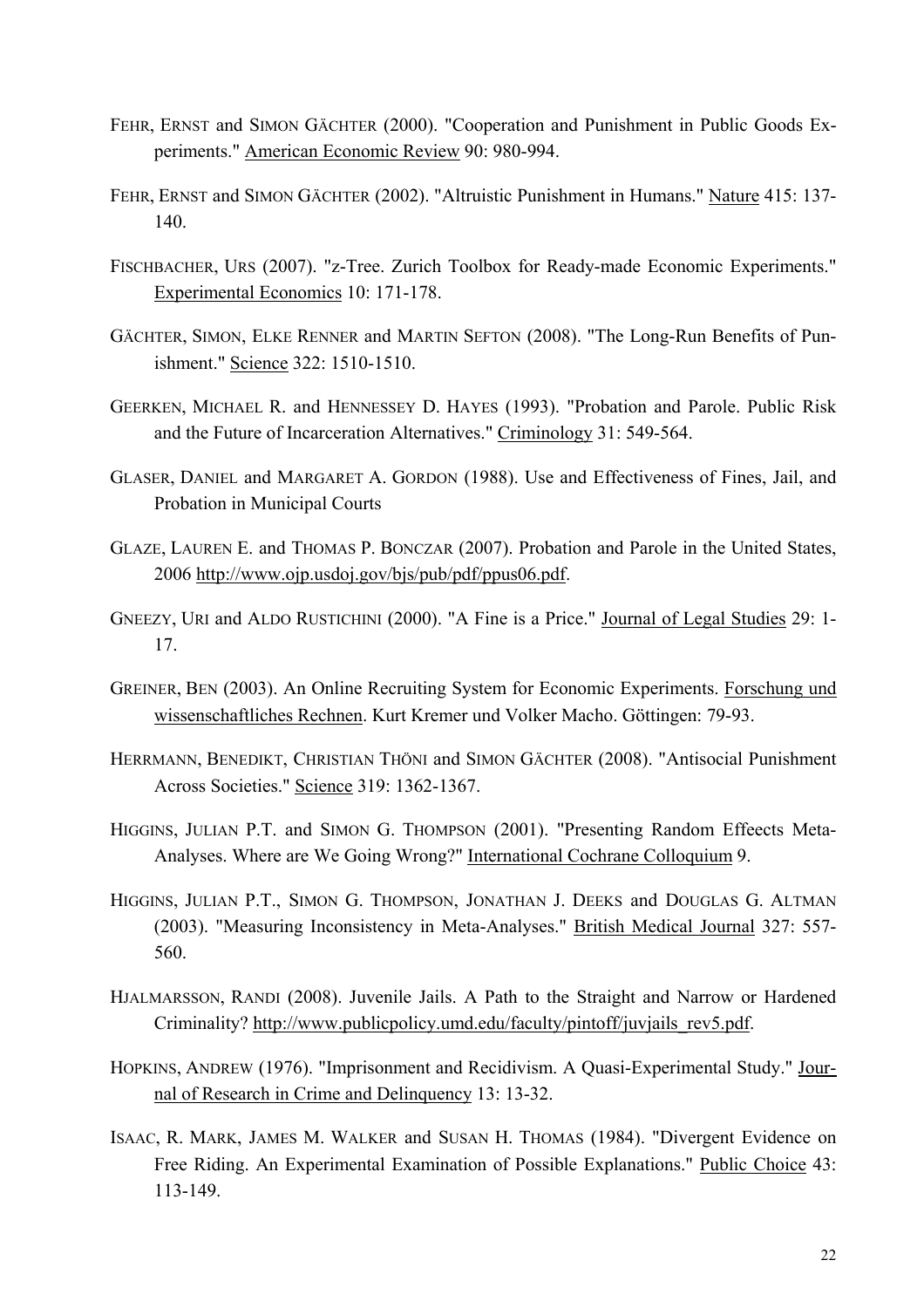- JEHLE, JÖRG-MARTIN, WOLFGANG HEINZ and PETER SUTTERER (2003). Legalbewährung nach strafrechtlichen Sanktionen. Eine kommentierte Rückfallstatistik http://www.bmj.de/media/archive/443.pdf.
- KOHL, RHIANA, HOLLIE MATTHEWS HOOVER, SUSAN M. MCDONALD and AMY L. SOLOMON (2008). Massachusetts Recidivism Study: A Closer Look at Releases and Returns to Prison http://www.justicefellowship.org/media/justicefellowship/Docs/Massachusetts\_recidivism %200804.pdf.
- LANGAN, PATRICK A. and DAVID J. LEVIN (2002). Recidivism of Prisoners Released in 1994 http://www.ojp.usdoj.gov/bjs/pub/pdf/rpr94.pdf.
- LEVIN, MARTIN A. (1971). "Policy Evaluation and Recidivism." Law and Society Review 6: 17- 46.
- LEVITT, STEVEN D. and JOHN A. LIST (2007). "What Do Laboratory Experiments Measuring Social Preferences Reveal About the Real World?" Journal of Economic Perspectives 21: 153-174.
- LIPSEY, MARK W. and FRANCIS T. CULLEN (2007). "The Effectiveness of Correctional Rehabilitation. A Review of Systematic Reviews." Annual Review of Law and Social Science 3: 297-320.
- LOEWENSTEIN, GEORGE and DON A. MOORE (2004). "When Ignorance Is Bliss. Information Exchange and Inefficiency in Bargaining." Journal of Legal Studies 33: 37-58.
- MANTEL, NATHAN and WILLIAM HAENSZEL (1958). "Statistical Aspects of the Analysis of Data From Retrospective Studies of Disease." Journal of the National Cancer Institute 22: 719- 747.
- MCADAMS, RICHARD H. and JANICE NADLER (2005). "Testing the Focal Point Theory of Legal Compliance. The Effect of Third-Party Expression in an Experimental Hawk/Dove Game." Journal of Empirical Legal Studies 2: 87-123.
- MCKEE, MICHAEL, RUDY SANTORE and JOEL SHELTON (2007). "Contingent Fees, Moral Hazard, and Attorney Rents: A Laboratory Experiment." Journal of Legal Studies 36: 253-273.
- MENARD, SCOTT and HERBERT COVEY (1983). "Community Alternatives and Rearrest in Colorado." Criminal Justice and Behavior 10: 93-108.
- MILINSKI, MANFRED and BETTINA ROCKENBACH (2008). "Punisher Pays." Nature 452: 297-298.
- MINOR, KEVIN I., JAMES B. WELLS and CRISSY SIMS (2003). "Recidivism Among Federal Probationers. Predicting Sentence Violations." Federal Probation 67: 31-36.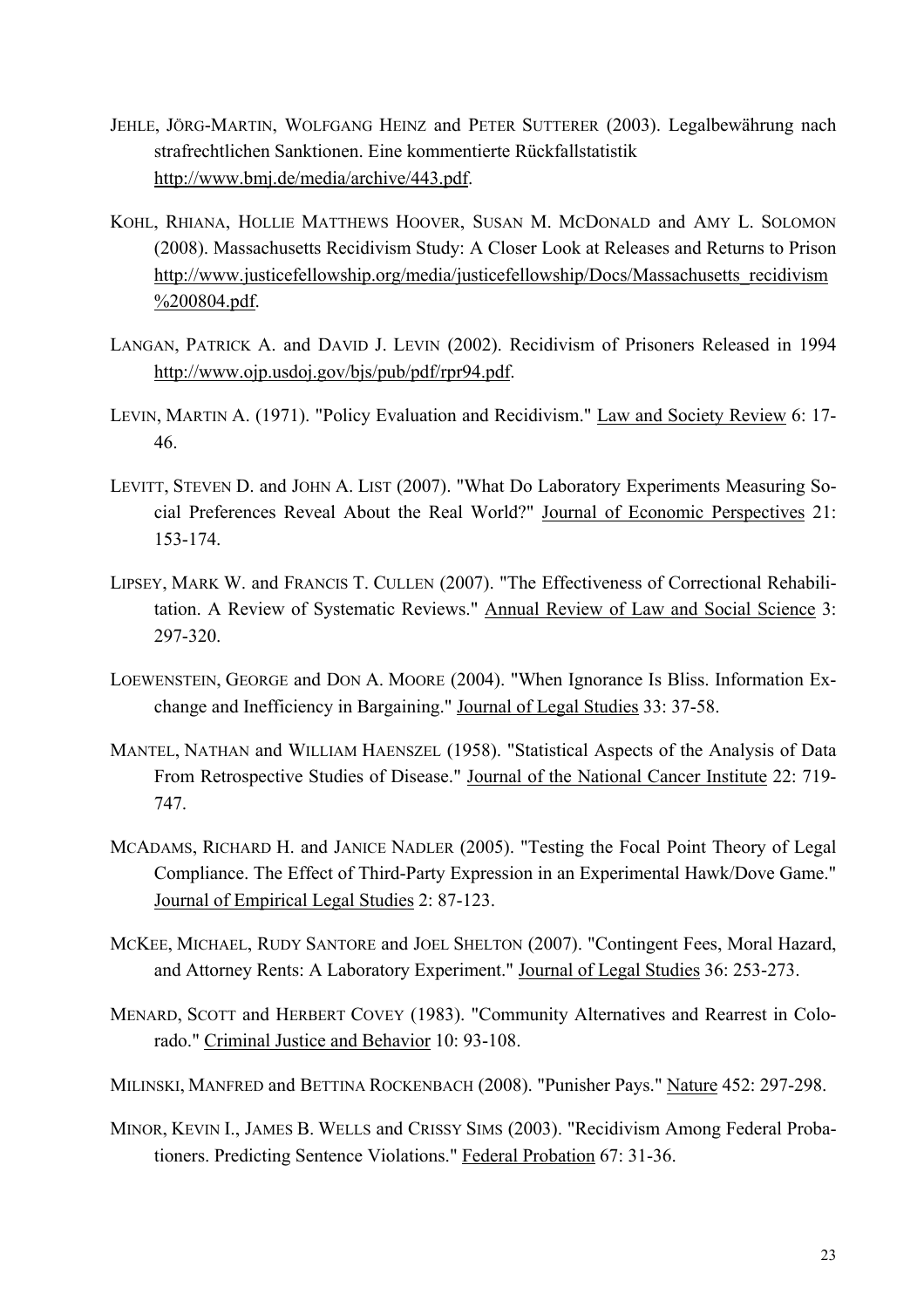- MORGAN, KATHERINE (1993). "Factors Influencing Probation Outcome. A Review of the Literature." Federal Probation 57: 23-29.
- NIKIFORAKIS, NIKOS S. and HANS-THEO NORMANN (2008). "A Comparative Statics Analysis of Punishment in Public Good Experiments." Experimental Economics 11: 358-369.
- OSTROM, ELINOR, JAMES M. WALKER and ROY GARDNER (1992). "Covenants with and without Sword. Self-Governance is Possible." American Political Science Review 40: 309-317.
- PETERSILIA, JOAN and SUSAN TURNER (1986). Prison versus Prevention in California http://www.rand.org/pubs/reports/2007/R3323.pdf.
- STALANS, LORETTA J., PAUL R. YARNOLD, MAGNUS SENG, DAVID E. OLSON and MICHELLE REPP (2004). "Identifying Three Types of Violent Offenders and Predicting Violent Recidivism While on Probation: A Classification Tree Analysis." Law and Human Behavior 28: 253- 271.
- VON LISZT, FRANZ (1905). Die Kriminalität der Jugendlichen. Strafrechtliche Abhandlungen und Aufsätze. Franz von Liszt. Berlin, Guttentag. 2: 331-355.
- WHITEHEAD, JOHN T. (1991). "The Effectiveness of Felony Probation. Results from an Eastern State." Justice Quarterly 8: 525-543.
- WILKINS, LESLIE T. (1957). "A Small Comparative Study of the Results of Probation." British Journal of Delinquency 8: 201-209.
- YAMAGISHI, TOSHIO (1986). "The Provision of a Sanctioning System as a Public Good." Journal of Personality and Social Psychology 51: 110-116.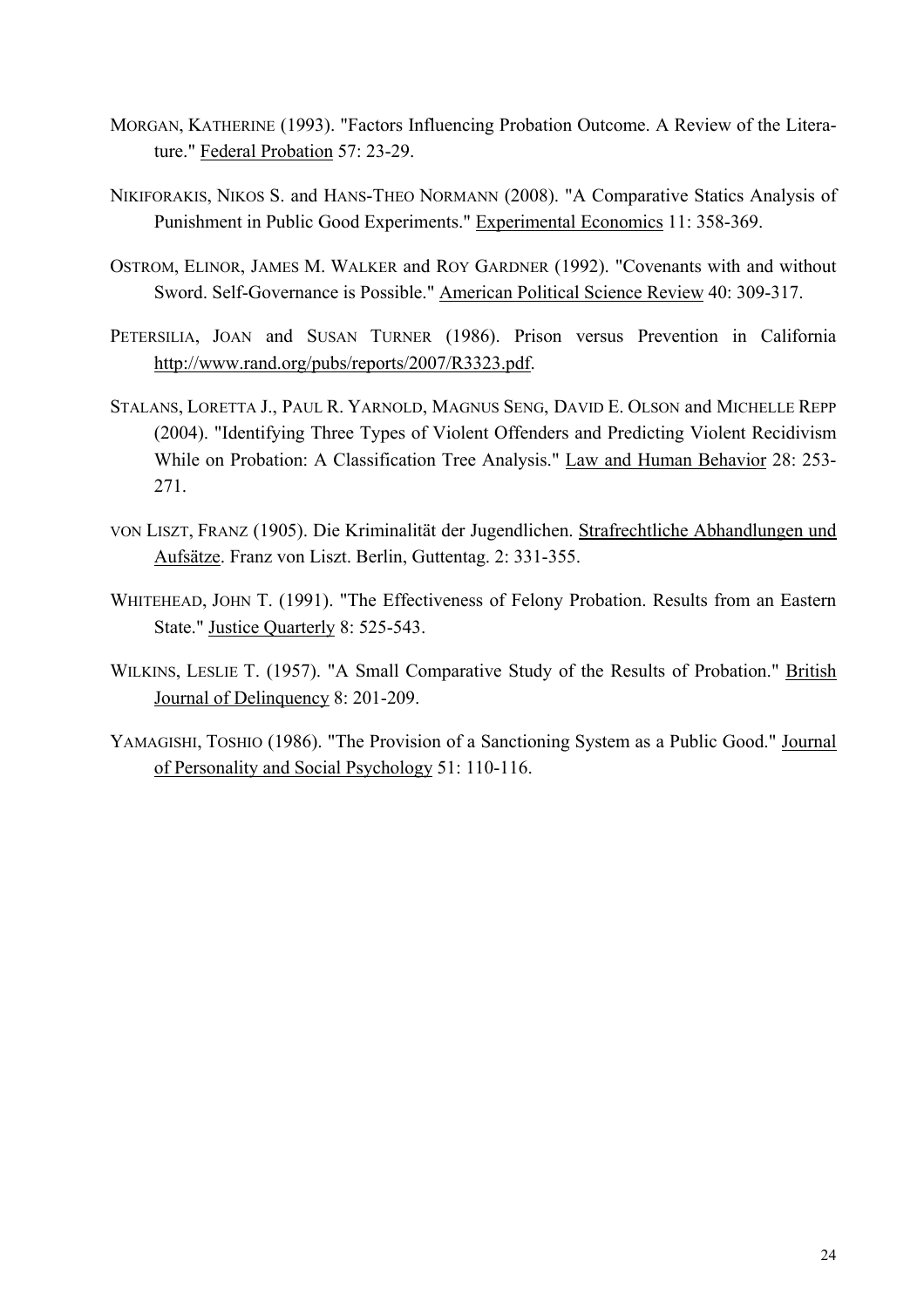# **Appendix**



### **Figure 6**

Descriptives per Treatment



**Figure 7**  Individual Matching Groups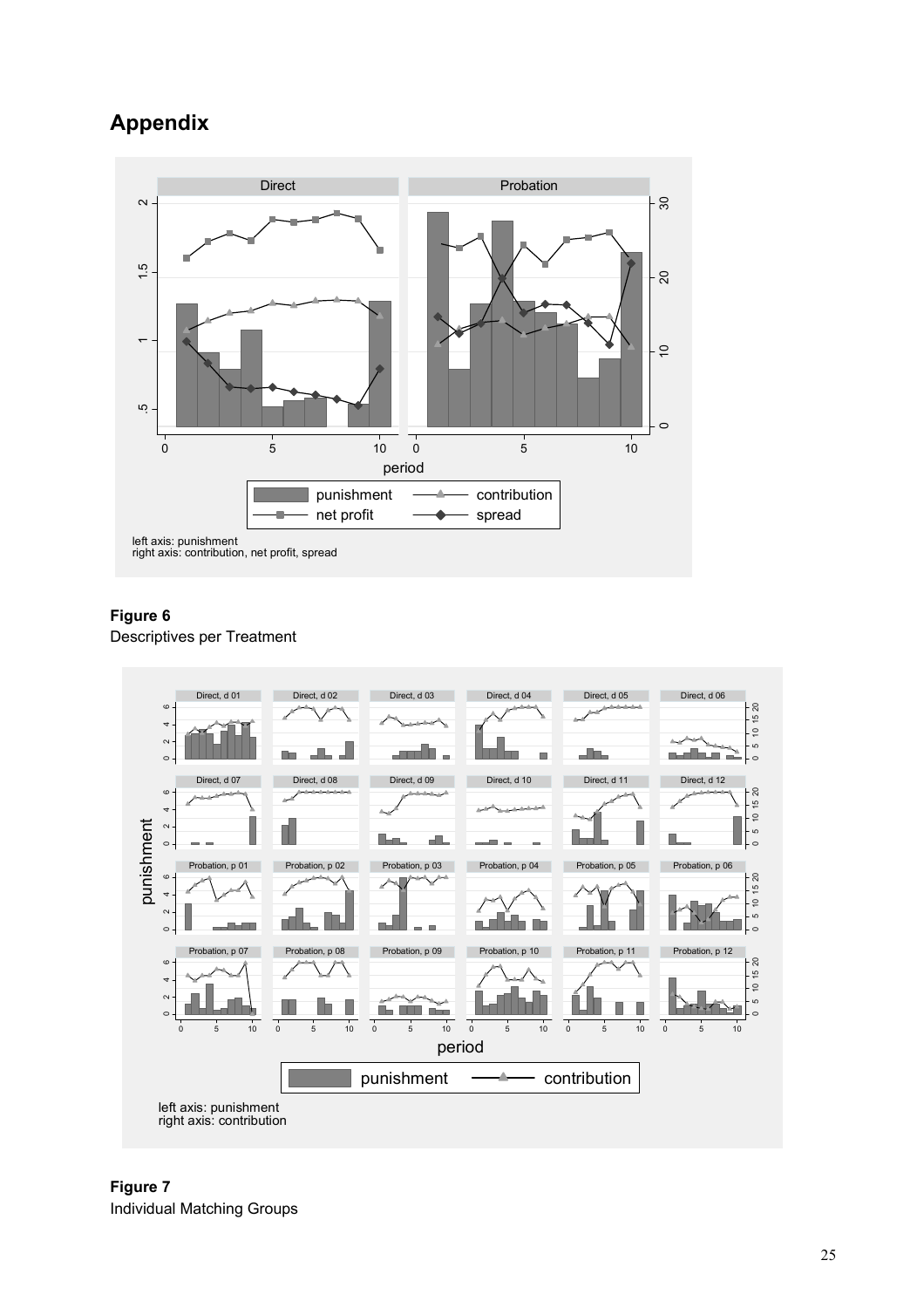# **Instructions**

### **Treatment** *Direct*

### General Instructions to the participants

You are now participating in an economic experiment. If you read the following explanations carefully, you'll be able to earn a considerable amount of money – depending on your decisions and those of the other participants. Therefore it is important to actually read the instructions very carefully.

The instructions you received are for your private information only**.** These instructions are solely for your private use. **It is absolutely prohibited to communicate with the other participants during the experiment.** Should you have any questions, please ask us. If you violate this rule, you will be dismissed from the experiment and forfeit all payments.

For showing up today you will be paid 4 Euro. In addition, each participant receives a one-off lump sum payment of 50 Taler which increases or decreases according to the payoffs you receive during the present experiment. The experimental payoffs will be calculated in Taler. The total amount of Taler that you have accumulated during the experiment will be converted into Euro at the end of the experiment at an exchange rate of

### **1 Taler = 3 Eurocent.**

At the end of the experiment your entire earnings from the experiment in Taler (converted into Euro) plus the show-up fee of 4 Euro will be paid to you in **cash**.

The experiment is divided into different periods. In total, the experiment consists of **10 periods**. Participants are divided into groups of four. You will therefore be in a group with 3 other participants. The composition of the groups will **stay the same** for all ten periods.

Each participant has an identification number (1, 2, 3 or 4) in each period. The identification number for each group member randomly changes in each round. Group members cannot be identified across periods.

### Detailed Information on the Experiment

Each of the 10 periods consists of **two stages.** 

### **The first stage:**

At the beginning of each period each participant receives **20 Taler**. We call this his or her endowment. Your task is to decide how to use your endowment. You have to decide how many of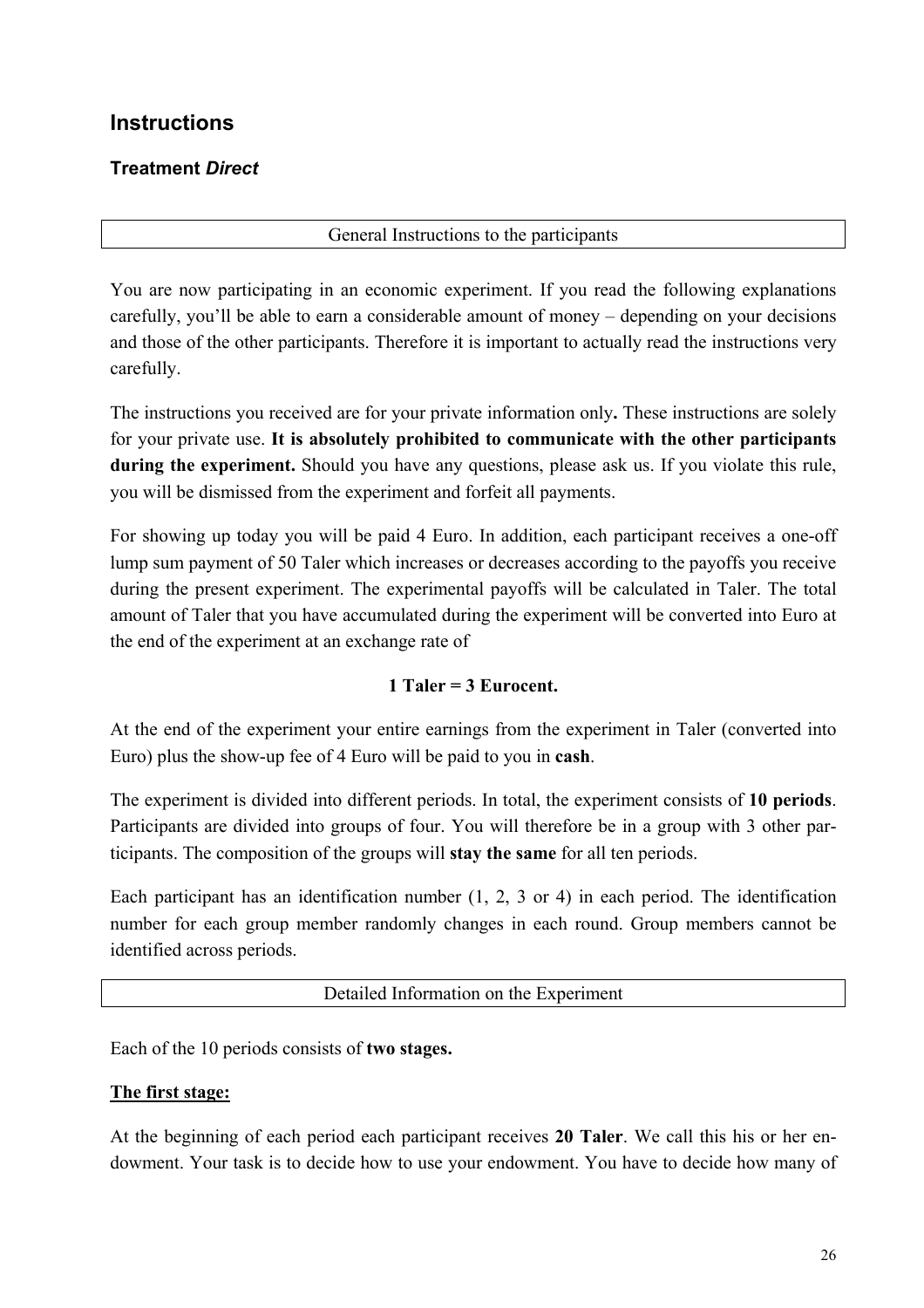the 20 tokens you want to contribute to a **project** and how many of them to **keep for yourself**. The consequences of your decision are explained in detail below.

You decide on the following input screen that appears at the beginning of each period.

### **The input screen**

| Period 1 of 10                                                     |  |
|--------------------------------------------------------------------|--|
|                                                                    |  |
|                                                                    |  |
| In this period you are group member 1                              |  |
| For this period you receive an endowment of 20 Taler               |  |
| Out of these 20 Taler, I want to                                   |  |
| contribute to the project                                          |  |
|                                                                    |  |
| [Treatment <b>Probation</b> : The number of pending points is: XX] |  |
|                                                                    |  |
|                                                                    |  |
|                                                                    |  |

The period number appears in the top left corner of the screen. Underneath you find the identification number that randomly changes in each round.

Below the identification number you find your **endowment (20 tokens in each period)**. You have to decide how many tokens you want to contribute to the project by entering an integer between 0 and 20 into the input field.

This field can be reached by clicking it with the mouse. By deciding on how many points to contribute to the project, you also decide how many points you keep for yourself, namely (**20 – your contribution**) Taler. After having entered your contribution you must click the "Continue" button (using your mouse). Having done this, you cannot revise your decision any more for this period.

### [Treatment **Probation**:

Below the input field you see the number of "pending points". We will explain the notion of "pending points" later on.

After all members of your group have made their decision, the following income screen will show you the total amount of tokens contributed to the project by **all** four group members (including your contribution). This screen also shows how many Taler you have earned at the first stage.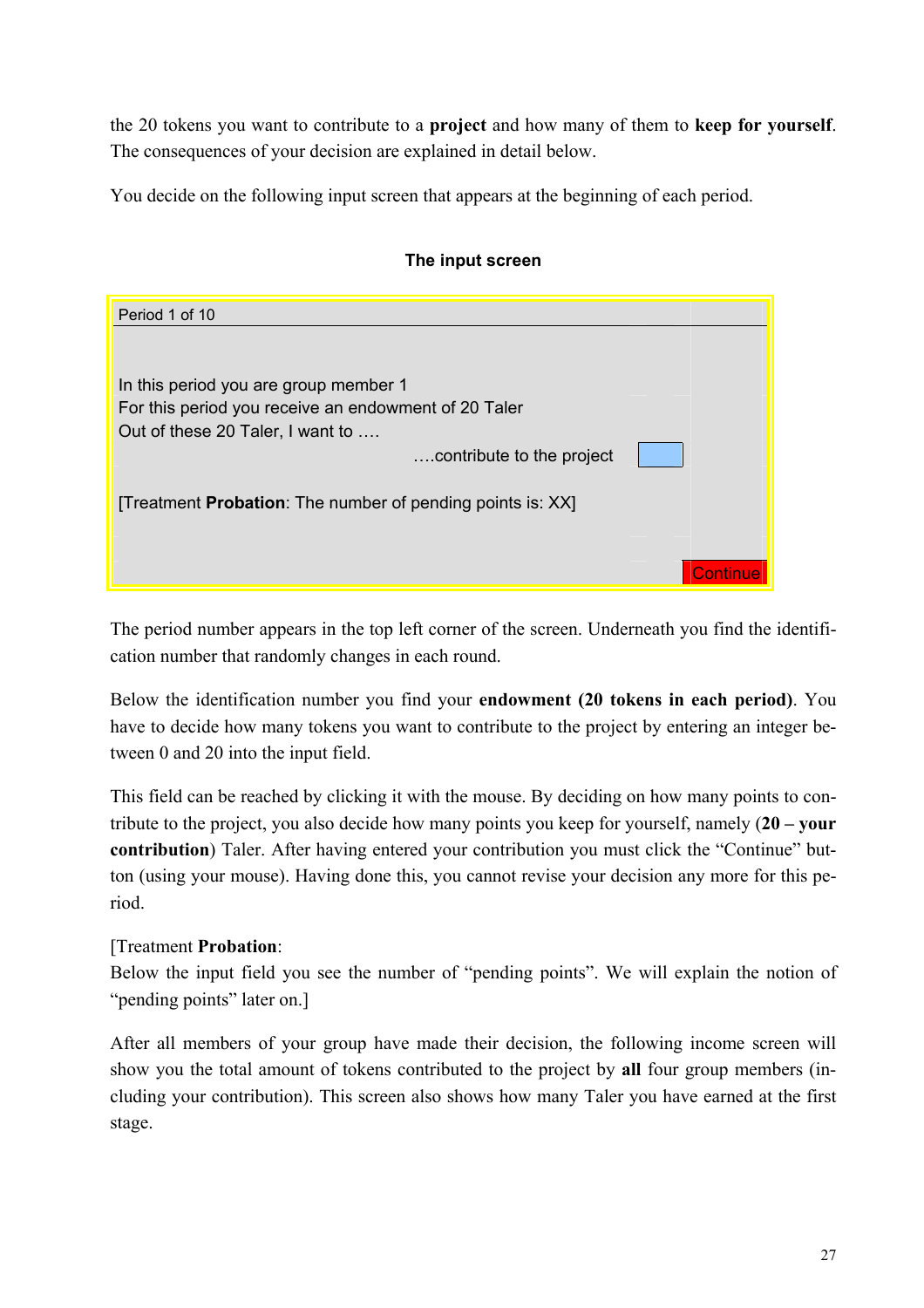As you see your **income** consists of two parts:

(1) the Taler you have kept for yourself ("Income from retained Taler"),

(2) the "income from the project".

### **The income screen at the end of Stage 1**

| Period 1 of 10                                   |           |          |
|--------------------------------------------------|-----------|----------|
|                                                  |           |          |
| Stage 1                                          |           |          |
| Your contribution                                | XX        |          |
|                                                  |           |          |
| Sum of all contributions                         | <b>XX</b> |          |
|                                                  |           |          |
| You kept for yourself                            | XX        |          |
| Taler                                            |           |          |
| Income from the project                          | XX        |          |
|                                                  |           |          |
| Your total income in Taler at the end of Stage 1 | <b>XX</b> |          |
|                                                  |           |          |
|                                                  |           |          |
|                                                  |           | Continue |
|                                                  |           |          |

This income from the project is calculated as follows:

Your income from the project  $=$ 0.4 *times* the total contributions to the project

Your **income in Taler** of a period is therefore:

### **(20 – your contribution to the project) + 0.4\*(total contributions to the project)**

The income of all other group member from the project is calculated in the same way, i.e., each group member receives the same income from the project. If, for example, the sum of the contributions of all group members is 60 Taler, then you and all other group members receive an income from the project of:  $0.4*60 = 24$  Taler. If the total contribution to the project is 9 tokens, then you and all other member of the group receive an income of  $0.4*9 = 3.6$  Taler from the project etc….

For each Taler that you keep for yourself, you earn an income of 1 Taler. If you instead contribute 1 Taler of your endowment to the project of your group, then the sum of contributions to the project rises by 1 Taler and your income from the project rises by 0.4\*1=0.4 Taler. However, the income of the other group members also rises by 0.4 Taler each. Thus, the total income of the group rises by 1.6 Taler. Your contribution to the project therefore also raises the income of the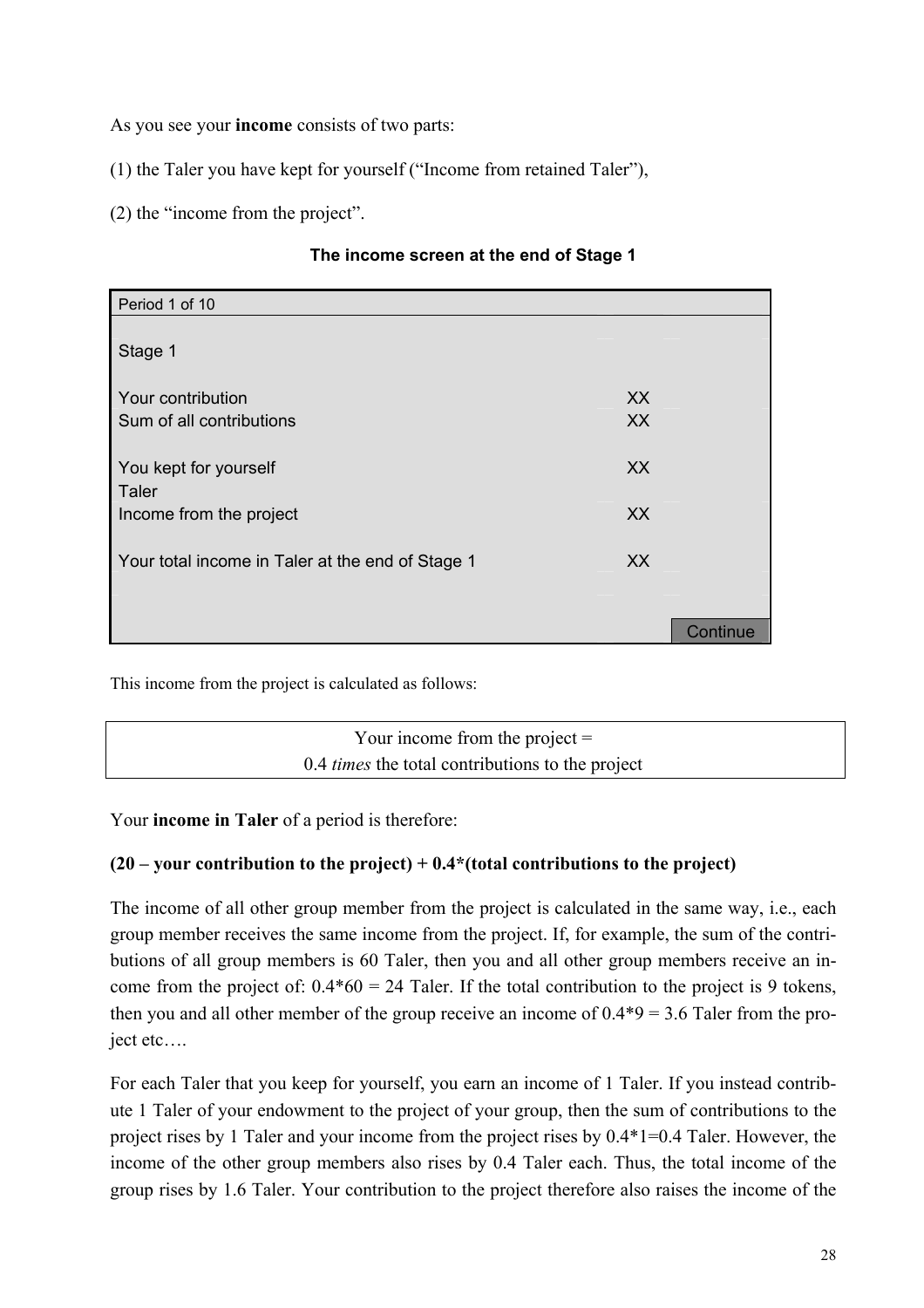other group members. On the other hand, you as well earn an income for each Taler contributed by the other members to the project. For each Taler contributed by any member, you earn  $0.4*1=0.4$  Taler.

#### **The second stage:**

At the second stage you can **reduce or leave equal** the income of **each** of the other group members by distributing **points**. The other group members can also reduce **your** income if they wish to. This is apparent from the input screen at the second stage:

| Period 1 of 10 |                                             |              |        |          |
|----------------|---------------------------------------------|--------------|--------|----------|
| Stage 2        |                                             |              |        |          |
|                | Group member                                | Contribution | Points |          |
|                | You                                         | XX           |        |          |
|                | Group member 1                              | XX           |        |          |
|                | Group member 2                              | XX           |        |          |
|                | Group member 3                              | XX           |        |          |
|                | Your total income at the end of stage 1: XX |              |        |          |
|                |                                             |              |        | Continue |

#### **The input screen at the second stage**

Here you see how much each group member contributed to the project. **Your contribution** is displayed in the "**You**" line, while the contributions of the other group members in each period are displayed in a new random order.

You must now decide for each group member (except for yourself) how many points to give to this member. You have to enter a number. If you do not wish to change the income of a specific group member, you must enter 0. If you choose a number larger than 0, you reduce the income of the respective group member. Within the column "points" you can move from one input field to another by pressing the Tab-key  $((\rightarrow))$  or by using the mouse.

If you distribute points, you incur costs in Taler which depend on the amount of points you distribute. Points **are integers between 0 and 10**. The more points you give to a group member the higher your costs are. The following formula shows the relation between points and the costs for distributing points in Taler.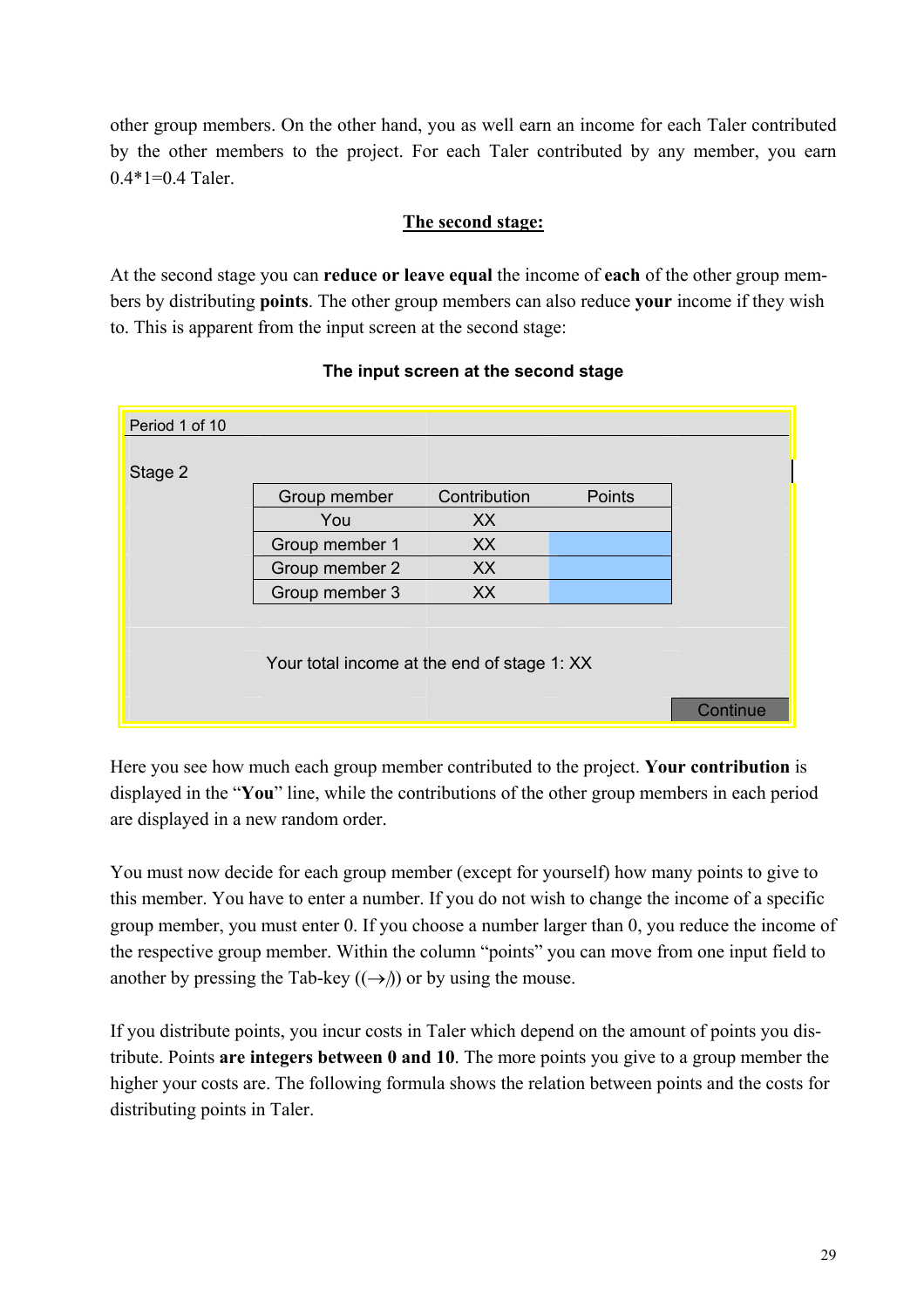### **Costs of distributed points = Sum of distributed points (in Taler).**

Each point given costs you, therefore, one Taler. If you distribute, for instance, 2 points to a group member, you incur costs of 2 Taler. If, in addition, you distribute 9 points to another group member, you incur costs of 9 Taler. If you distribute 0 points to the last group member, you incur no costs. You distributed 11 points in total and your **total costs** are thus 11 (2+9+0). As long as you have not pressed the **Continue-button**, you can revise your decision.

If you choose 0 points for a particular group member, you do not change his or her income. If you give a member 1 point, however, (by choosing 1), you **reduce** his or her income by **3 Taler**. If you give a member 2 points (by choosing 2), you reduce his or her income by **6 Taler** etc. **Each point you give to a group member reduces this member's income by 3 Taler.**

By how much a group member's income is reduced in total depends on the sum of received points. If somebody, for instance, receives a total of **3 points** (from all other group members), his or her income will be reduced by **9 Taler**. If somebody receives a total of **4 points**, his or her income from the first stage will be reduced by **12 Taler** etc.

### **[From here to the calculation of total income Instructions for Treatment** *Probation* **differ; see below]**

Your total income from both stages is calculated according to the following formula.

### **Income in Taler at the end of Stage 2 = period income**

= income from Stage 1

– 3 times (the points you *received* in the current period)

– costs of your *distributed* points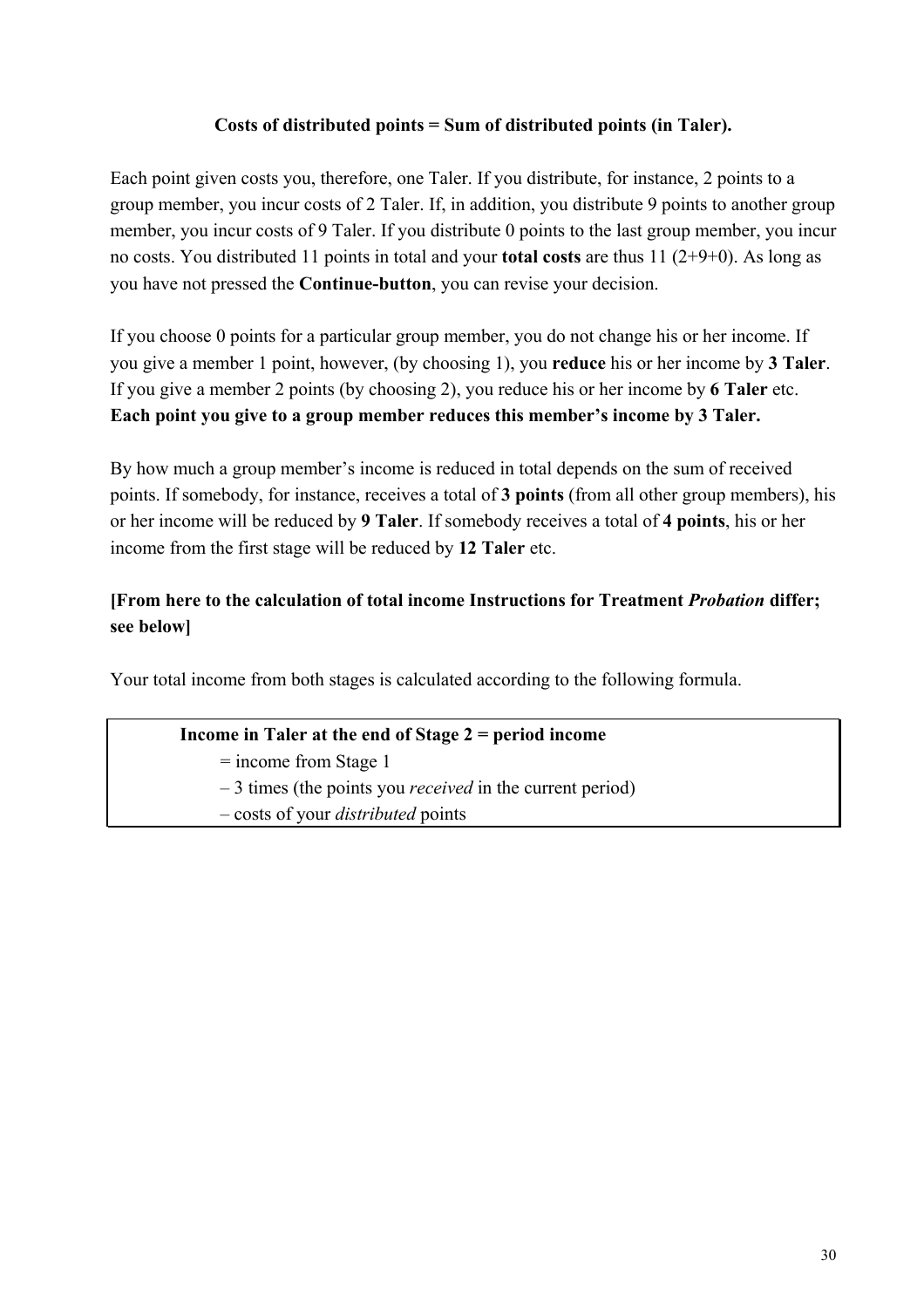**After all participants have made their decision, your period income and your** received **points will be displayed on the following screen:** 

| Period 1 of 10                              |     |    |
|---------------------------------------------|-----|----|
|                                             |     |    |
| Stage 2                                     |     |    |
|                                             |     |    |
| Your income from Stage 1                    | XX  |    |
| Your costs for distributing points          | XX  |    |
| Points received                             | XX  |    |
| Taler deduction due to points received      | XX  |    |
|                                             |     |    |
| Your total income in Taler from this period | XX. |    |
|                                             |     |    |
|                                             |     | ue |

### **The income screen at the end of Stage 2**

Your total income at the end of the experiment is calculated by summing over all period incomes according to the following formula.

### **Total income (in Taler) =**

= 50 + Sum over period incomes if **it is not negative** [otherwise you receive 0 Taler]

In addition you receive the show-up fee of 4 Euro.

Do you have any further questions?

### **[Instructions for Treatment** *Probation***]**

Points you or other participants distribute to a member that did not receive any points before do not become effective immediately but are **"pending"** for a maximum of 3 periods starting in the period after points have been distributed. The points are becoming effective as soon as a member within the next three periods is given another one or more points. In the latter case, the new **as well as** the pending points **immediately become effective** in the current period, i.e., the member's income is **reduced by three times the sum of the new as well as the pending points**. Points having become effective this way are erased afterwards. If a member does not receive any further points in the 3 periods during which his or her points are pending, the pending points lapse and are erased.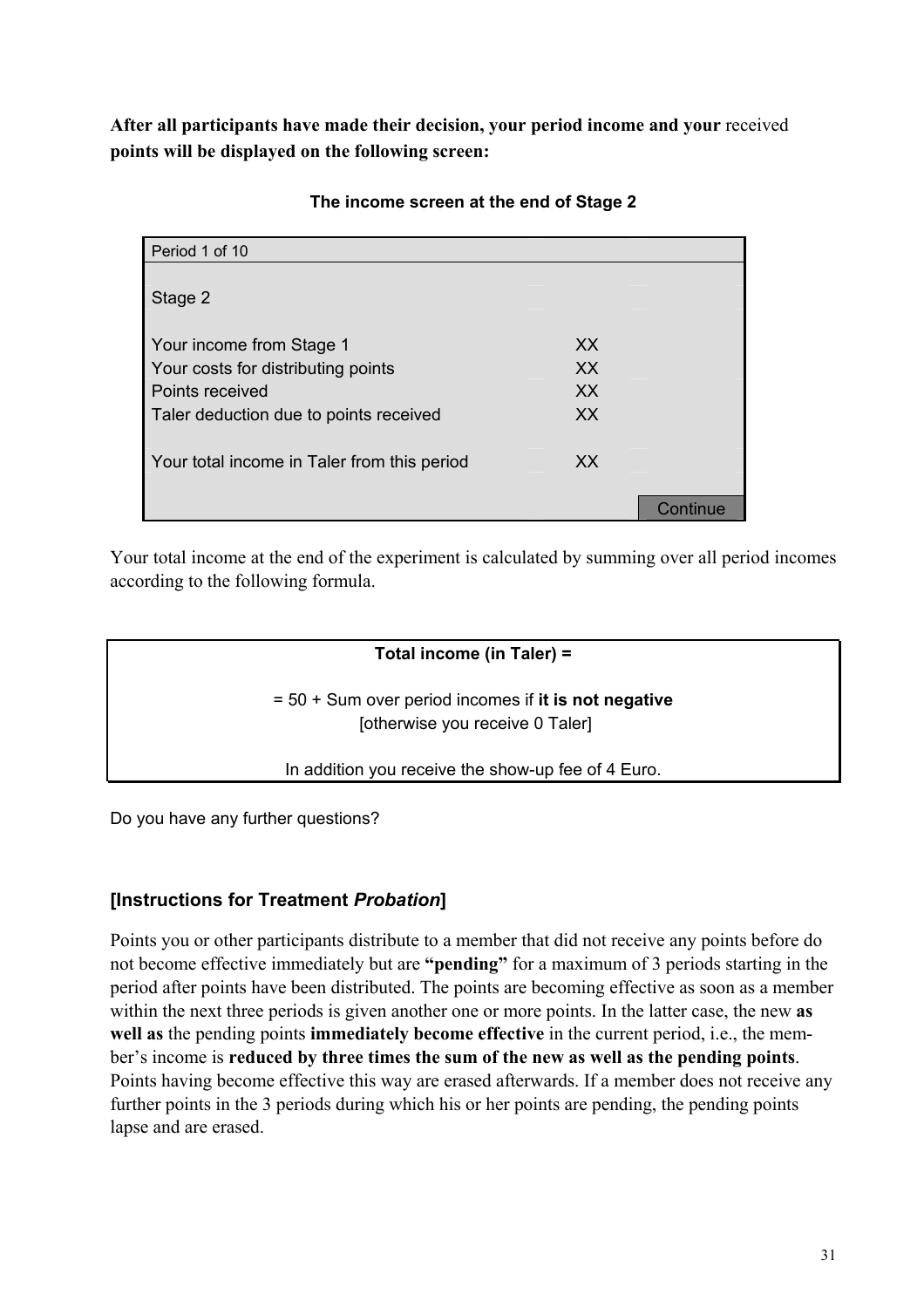If you distribute points to a member that has no pending points in the current period, in analogy to what was said above, these points become pending for a maximum of 3 periods starting in the period after you distributed the points etc.

As group members cannot be identified across periods and as you do not know in general whether a member has pending points in the current period or not, you do not know in general whether the points you give to a member will make pending points effective. Moreover, you do not know in general whether the points you distribute to a member are pending or will immediately become effective. However, you know at all times how many pending points other group members have distributed to you and for how many periods these points are still pending.

Even if the points you distributed to a member are pending and do not become effective immediately – i.e., his or her income is not (immediately) reduced by 3 Taler per point given – you have to bear the costs of the points as early as the period in which you have distributed the points.

Your total income from both stages is calculated according to the following formula.

| Income in Taler at the end of Stage $2 = period$ income                                              |
|------------------------------------------------------------------------------------------------------|
| If in the current period no points have been given to you                                            |
| $=$ income from Stage 1                                                                              |
| - cost of your <i>distributed</i> points                                                             |
| If in the beginning of the current period you had no <i>pending</i> points                           |
| $=$ income from Stage 1                                                                              |
| - cost of your <i>distributed</i> points                                                             |
| If in the beginning of the current period you had <i>pending</i> points and further points have been |
| given to you in this period                                                                          |
| $=$ income from Stage 1                                                                              |
| $-3$ times <i>pending</i> points                                                                     |
| $-3$ times (the points you <i>received</i> in the current period)                                    |
| - costs of your <i>distributed</i> points                                                            |
|                                                                                                      |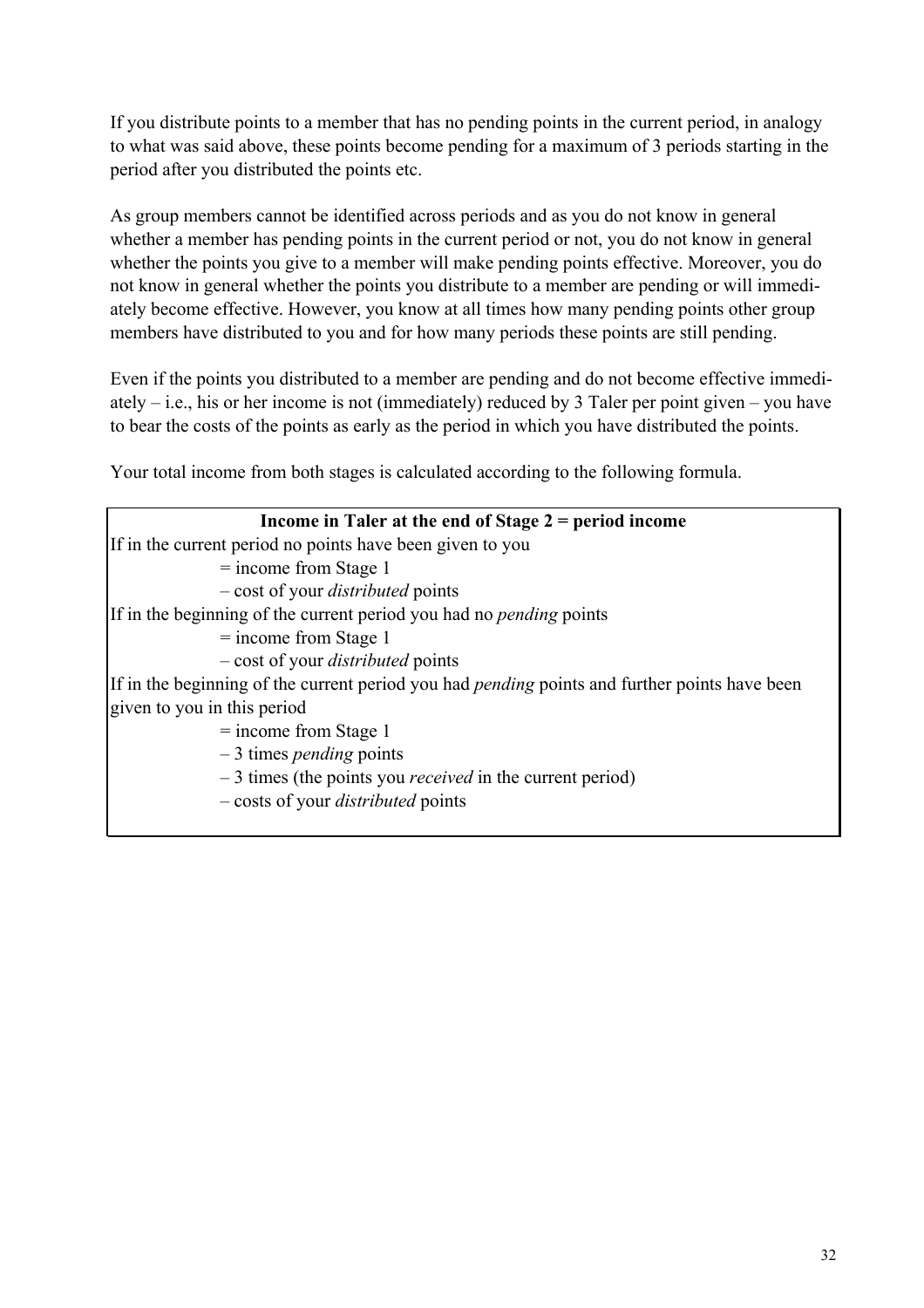After all participants have made their decisions, your period income and your received points will be displayed on the following screen:

| Period 1 of 10                                                           |                |                                       |  |
|--------------------------------------------------------------------------|----------------|---------------------------------------|--|
|                                                                          |                |                                       |  |
|                                                                          |                | Your total income from Stage 1: XX    |  |
|                                                                          | Group member   | Points you received from group member |  |
|                                                                          | You            |                                       |  |
|                                                                          | Group member 1 | XX.                                   |  |
|                                                                          | Group member 2 | XX.                                   |  |
|                                                                          | Group member 3 | XX.                                   |  |
|                                                                          |                |                                       |  |
| Taler deduction due to points having become effective in this period: XX |                |                                       |  |
| Your income in this period: XX                                           |                |                                       |  |
|                                                                          |                |                                       |  |
|                                                                          |                |                                       |  |

### **The income screen at the end of Stage 2**

**[The calculation of total income is the same in all two Treatments.]**